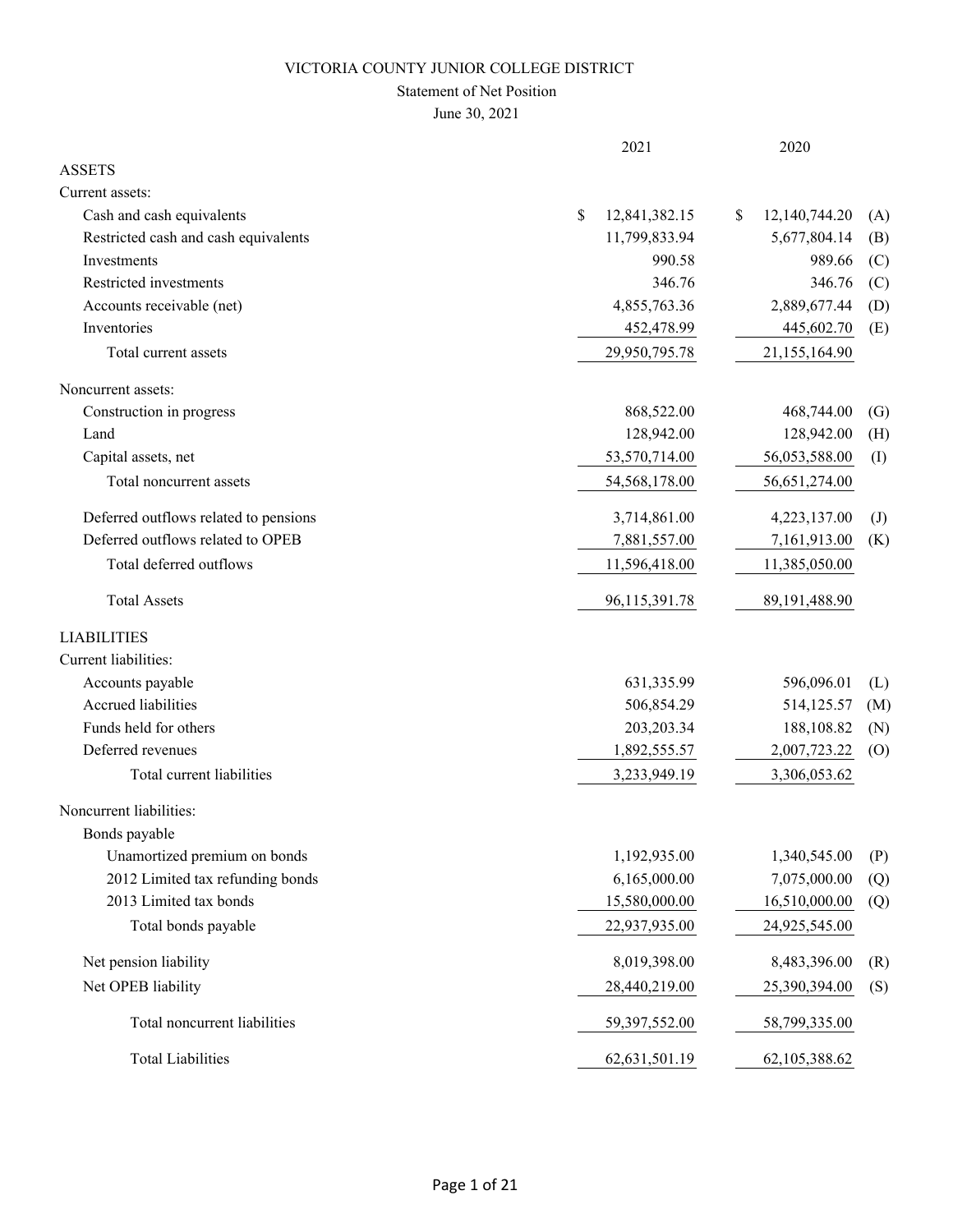## Statement of Net Position

June 30, 2021

|                                        | 2021          | 2020                |
|----------------------------------------|---------------|---------------------|
| Deferred inflows related to pensions   | 2,097,538.00  | 1,451,504.00<br>(T) |
| Deferred inflows related to OPEB       | 8,319,590.00  | 9,827,710.00<br>(U) |
| Total deferred inflows                 | 10,417,128.00 | 11,279,214.00       |
| Total liabilities and deferred inflows | 73,048,629.19 | 73,384,602.62       |
| NET POSITION                           |               |                     |
| Beginning of year                      | 15,035,762.24 | 9,961,668.92        |
| Current year addition                  | 8,031,000.35  | 5,845,217.36        |
| Total net position                     | 23,066,762.59 | 15,806,886.28       |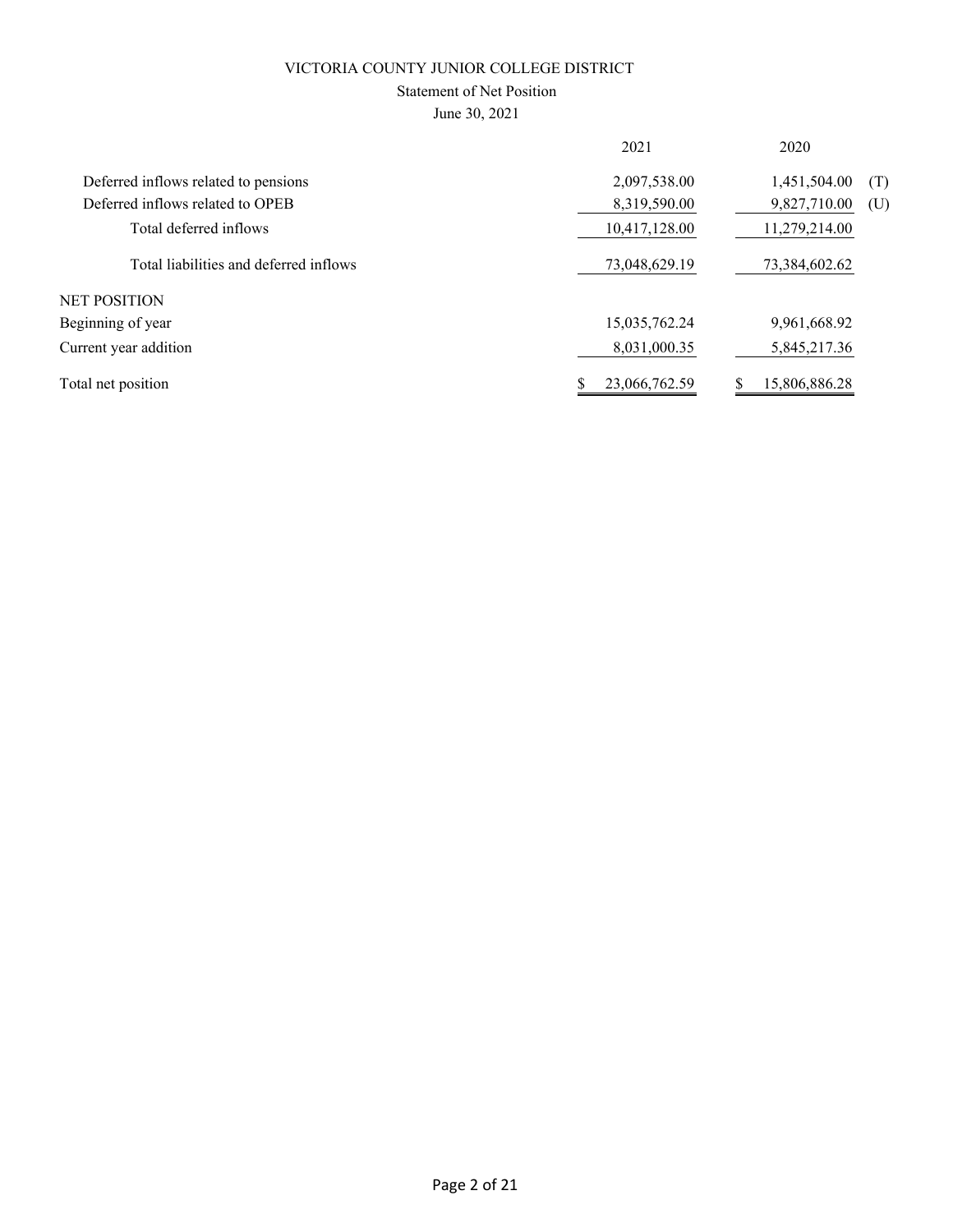#### **Annotations to Statement of Net Assets**

#### **June 30, 2021**

- (A) Cash held in Prosperity Bank, excluding debt service and project funds.
- (B) Cash held in Prosperity Bank for debt service and projects.
- (C) Investments at TexPool.
- (D) Student, third-party, and grant receivables.

NOTE: Grant receivables and revenues are recorded each month to match revenue and expenses to the proper period.

- (E) Bookstore, Leo J. Welder Center for the Performing Arts, Conference and Education Center, and Central Stores inventories.
- (F) Prepaid expenses (recorded only at fiscal year end).

Campus Infrastructure - \$93,064; Gonzales Center Expansion, Phase III - \$247; Wood Building Renovation - \$126,958; Comprehensive Student Center - \$316,960; Museum Expansion - \$143; Welder Center Expansion - \$7,519; Facilities

- (G) Master Plan - \$323,631
- (H) Land.
- (I) Capital assets subject to depreciation.

Deferred outflows related to VC's proportionate share of TRS pension funds are related to changes that occur at the plan level including changes in assumptions, differences between expected and actual economic experiences, differences

(J) between projected and actual investment earnings, and differences in contributions and proportionate share of contributions. Contributions subsequent to the measurement date also impact deferred outflows of resources.

(K) Deferred outflows related to VC's proportionate share of ERS OPEB for difference between projected and actual investments earnings, changes in proportion and difference between contributions and the proportionate share of contributions, and contributions paid to ERS subsequent to the measurement date.

- (L) Accounts payable.
- (M) Accrued payroll liabilities and accrued sales tax payable.
- (N) Funds held in agency capacity for student groups and other organizations.
- (O) Deferred revenue for gift cards, grants, scholarships, early registration, and undistributed receipts from the student accounts receivable module.
- (P) Unamortized premium on bond issuance.
- (Q) Long-term debt obligations.
- (R) TRS retirement plan net pension liability.
- (S) ERS net OPEB liability.
- (T) Deferred inflows related to VC's proportionate share of TRS pension funds for differences between projected and actual investment earnings and differences between contributions and proportionate share of contributions.
- (U) Deferred inflows related to VC's proportionate share of ERS OPEB for differences between expected and actual economic experience and changes in actuarial assumptions.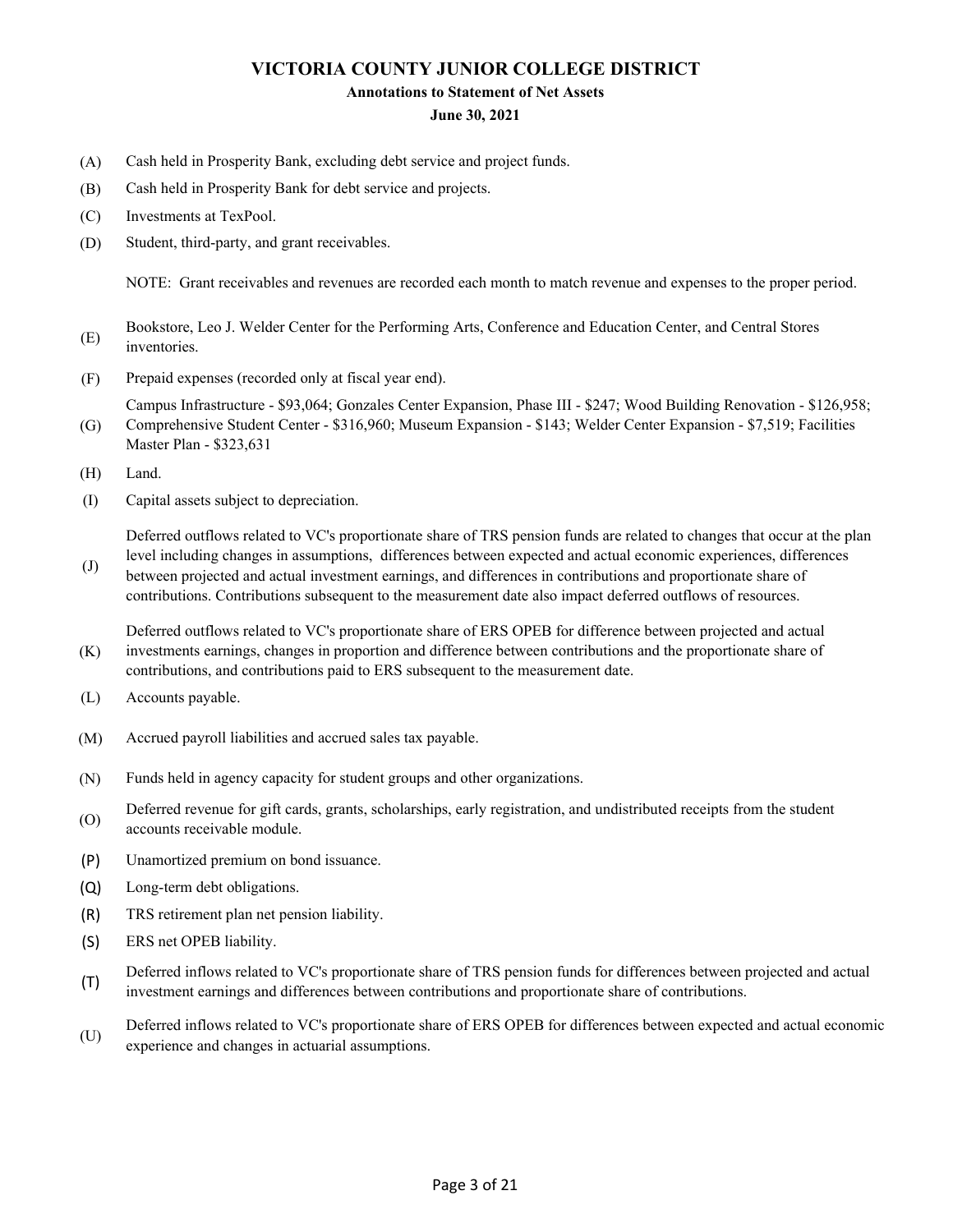#### Statement of Revenues, Expenditures and Changes in Net Assets

June 30, 2021

## Consolidated - All Funds (Excluding Construction Projects)

|                                            | Adjusted        |           | Actual               | % Actual to<br>Adjusted |   | Prior Year<br>Actual | $%$ of<br>06/30/20 |     |
|--------------------------------------------|-----------------|-----------|----------------------|-------------------------|---|----------------------|--------------------|-----|
|                                            | Budget          | $(100\%)$ |                      | <b>Budget</b>           |   | 06/30/20             | Actual             |     |
| <b>REVENUES:</b>                           |                 |           |                      |                         |   |                      |                    |     |
| State appropriations                       | \$<br>5,535,060 | \$        | 4,484,848.00         | 81.03%                  | S | 4,484,869.00         | $100.00\%$ (1)     |     |
| State paid benefits                        |                 |           |                      |                         |   |                      |                    |     |
| Health insurance                           | 1,139,820.00    |           | 1,139,820.00         | 100.00%                 |   | 1,139,821.67         | 100.00%            | (2) |
| Retirement contributions                   | 406,544.00      |           | 406,543.41           | 100.00%                 |   | 400,498.21           | $101.51\%$ (2)     |     |
| Ad valorem taxes:                          |                 |           |                      |                         |   |                      |                    |     |
| Maintenance & operations                   | 12,782,206      |           | 12,875,974.23        | 100.73%                 |   | 12,446,086.13        | $103.45\%$ (3)     |     |
| Debt service                               | 2,625,638       |           | 2,670,109.05         | 101.69%                 |   | 2,620,706.40         | $101.89\%$ (4)     |     |
| Tuition:                                   |                 |           |                      |                         |   |                      |                    |     |
| Credit courses                             | 4,223,434       |           | 3,369,977.59         | 79.79%                  |   | 3,939,169.21         | 85.55% (5)         |     |
| Non-credit courses                         | 1,147,196       |           | 1,004,382.73         | 87.55%                  |   | 768,433.94           | 130.71%            | (6) |
| <b>TPEG</b>                                | (250,000)       |           | (178,948.00)         | 71.58%                  |   | (194, 165.00)        | 92.16% (7)         |     |
| Fees:                                      |                 |           |                      |                         |   |                      |                    |     |
| Credit courses                             | 5,018,113       |           | 4,132,912.55         | 82.36%                  |   | 4,378,020.63         | 94.40% (8)         |     |
| Exemptions & waivers:                      |                 |           |                      |                         |   |                      |                    |     |
| Credit courses                             | (300,000)       |           | (187, 528.67)        | 62.51%                  |   | (200, 946.13)        | 93.32% (9)         |     |
| Sales & services of educational activities | 449,279         |           | 369,780.14           | 82.31%                  |   | 416,295.12           | 88.83% (11)        |     |
| Investment income                          | 270,000         |           | 167,701.66           | 62.11%                  |   | 172,398.51           | 97.28% (12)        |     |
| Auxiliary enterprises                      | 2,593,500       |           | 2,346,552.95         | 90.48%                  |   | 1,639,634.67         | 143.11% (13)       |     |
| Other income                               | 223,350         |           | 1,202,029.03         | 538.18%                 |   | 170,519.76           | 704.92% (14)       |     |
| Scholarships and fellowships               | 6,050,873       |           | 6,359,655.36         | 105.10%                 |   | 7,392,501.35         | 86.03% (15)        |     |
| Grants:                                    |                 |           |                      |                         |   |                      |                    |     |
| Federal grants                             | 5,242,971       |           | 6,179,293.36         | 117.86%                 |   | 1,603,589.35         | 385.34% (16)       |     |
| State grants                               | 320,321         |           | 320,321.10           | 100.00%                 |   | 289,222.81           | 110.75% (17)       |     |
| Local grants                               | 176,810         |           | 161,131.29           | 91.13%                  |   | 190,892.66           | 84.41% (18)        |     |
| Total                                      | 47,655,115      |           | 46,824,555.78        | 98.26%                  |   | 41,657,548.29        | 112.40%            |     |
| <b>EXPENDITURES:</b>                       |                 |           |                      |                         |   |                      |                    |     |
| Instruction                                | 12,679,918      |           | 9,938,410.41         | 78.38%                  |   | 10,264,863.51        | 96.82% (19)        |     |
| Public service                             | 260,451         |           | 251,052.08           | 96.39%                  |   | 162,358.93           | 154.63% (20)       |     |
| Academic support                           | 3,253,297       |           | 2,642,175.64         | 81.22%                  |   | 2,523,585.62         | 104.70% (21)       |     |
| Student services                           | 2,746,762       |           | 2,202,105.43         | 80.17%                  |   | 2,490,550.95         | 88.42% (22)        |     |
| Institutional support                      | 10,560,670      |           | 9,963,601.44         | 94.35%                  |   | 5,244,970.24         | 189.96% (23)       |     |
| Physical plant                             | 4,487,576       |           | 3,062,092.19         | 68.23%                  |   | 3,186,237.43         | 96.10% (24)        |     |
| Scholarships and fellowships               | 6,643,687       |           | 6,901,459.77         | 103.88%                 |   | 7,863,953.33         | 87.76% (25)        |     |
| Auxiliary enterprises                      | 2,997,151       |           | 2,018,519.50         | 67.35%                  |   | 2,207,421.59         | 91.44% (26)        |     |
| Debt service                               | 2,625,638       |           | 357,818.75           | 13.63%                  |   | 390,068.75           | 91.73% (28)        |     |
| Reserve for contingencies                  | 104,517         |           | $\sim$ $\sim$ $\sim$ | $0.00\%$                |   | $\sim$ $\sim$ $\sim$ | $0.00\%$ (29)      |     |
| Total                                      | 47,418,194      |           | 38, 351, 555. 43     | $80.88\%$               |   | 35,370,330.93        | 108.43%            |     |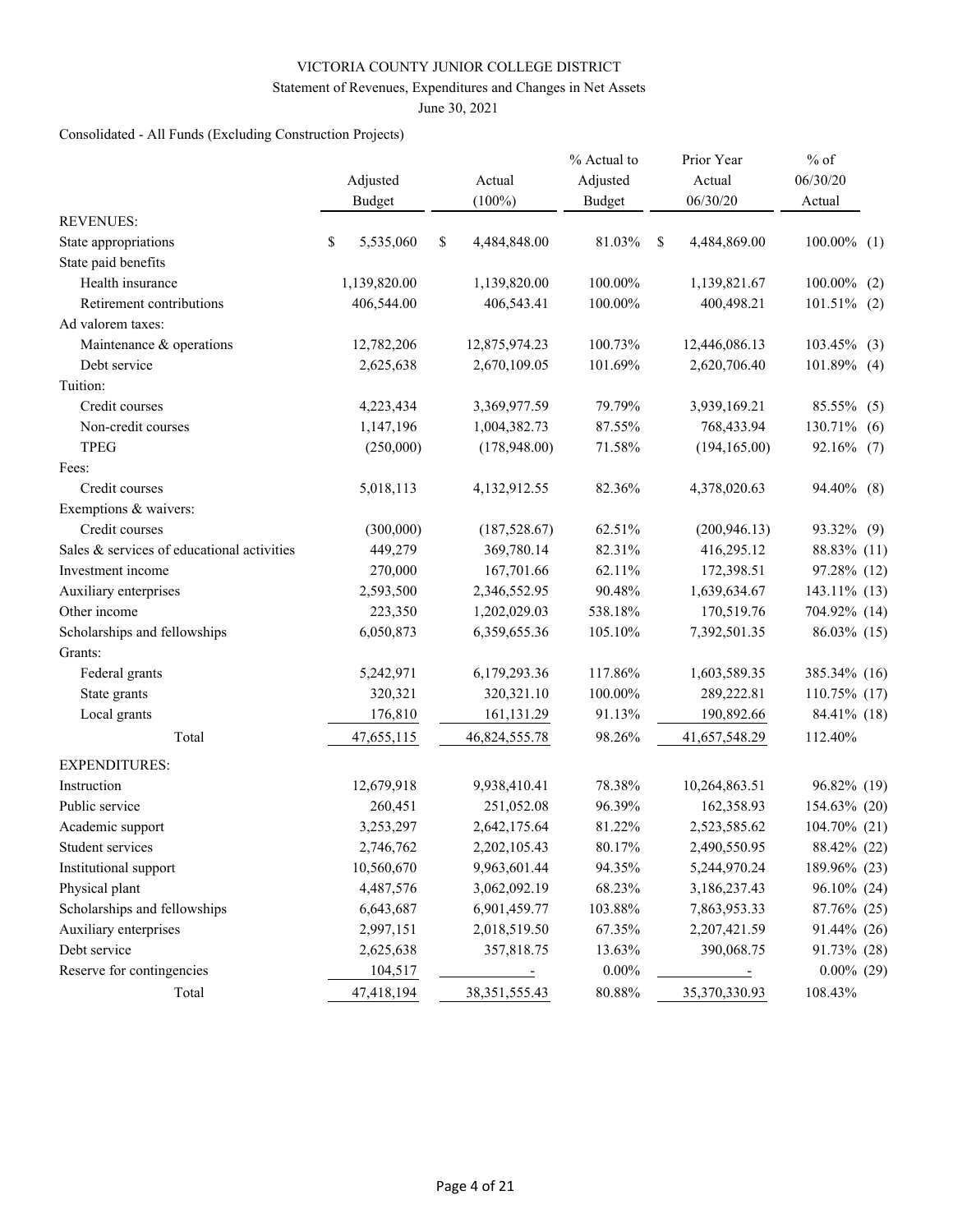#### Statement of Revenues, Expenditures and Changes in Net Assets

June 30, 2021

Consolidated - All Funds (Excluding Construction Projects)

|                                       |            |               | % Actual to | Prior Year   | $%$ of   |
|---------------------------------------|------------|---------------|-------------|--------------|----------|
|                                       | Adjusted   | Actual        | Adjusted    | Actual       | 06/30/20 |
|                                       | Budget     | $(100\%)$     | Budget      | 06/30/20     | Actual   |
| <b>TRANSFERS AMOUNG FUNDS:</b>        |            |               |             |              |          |
| Transfers in                          | 205,079    | 205,078.52    | 100.00%     | 101,996.07   | 201.07%  |
| Transfers out                         | (442,000)  | (647, 078.52) | 146.40%     | (543,996.07) | 118.95%  |
| Total                                 | (236, 921) | (442,000.00)  |             | (442,000.00) |          |
| Net Increase (Decrease) in Net Assets |            | 8,031,000.35  |             | 5,845,217.36 |          |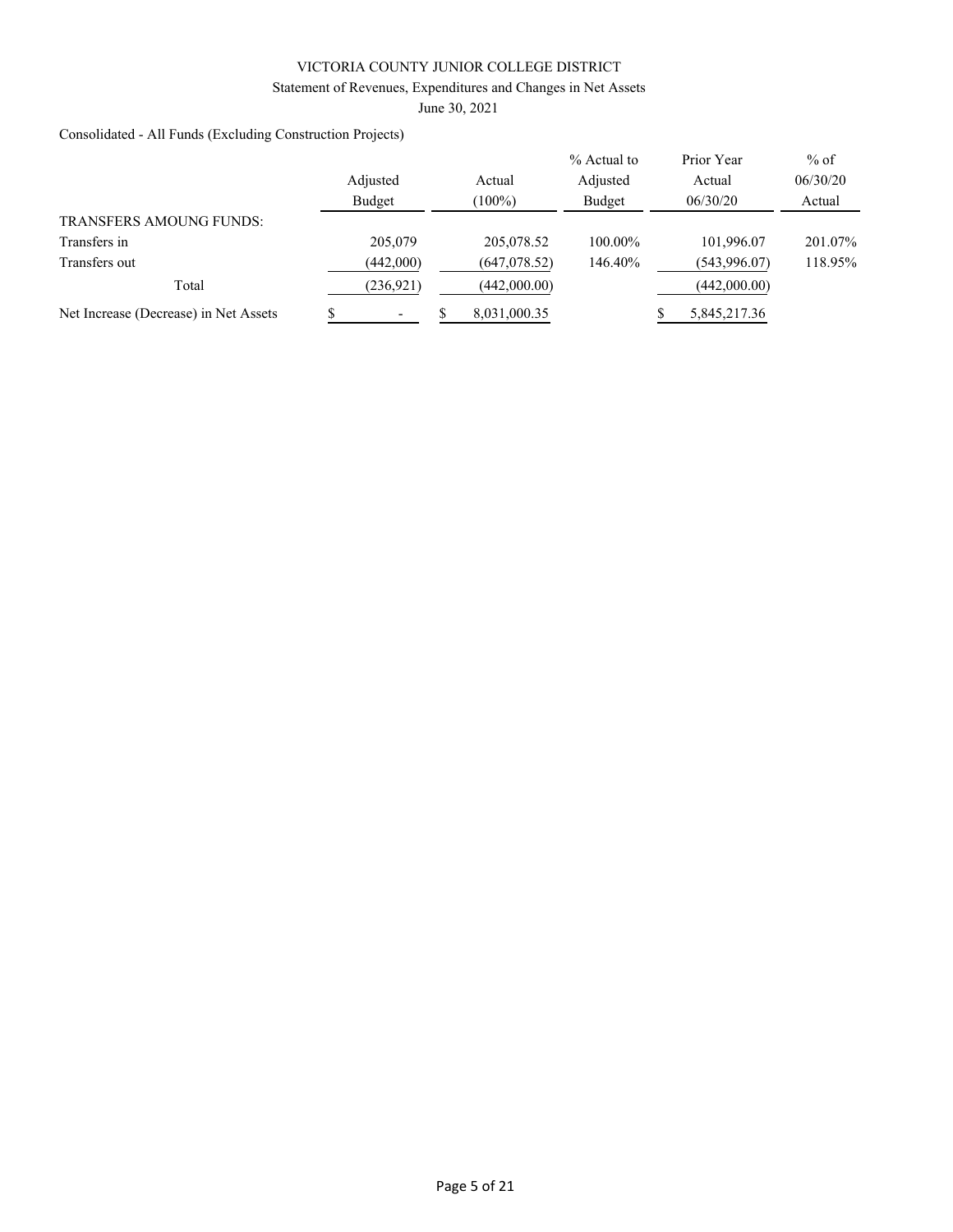## **Annotations to Statement of Revenue, Expenditures and Changes in Net Assets**

**June 30, 2021**

| (1)  | State appropriations - 10 months; state does not pay in December and January<br>State appropriations  |
|------|-------------------------------------------------------------------------------------------------------|
|      | State paid benefits - not a budgeted item as expenditures are recorded to offset the revenue amounts. |
| (2)  | Line item budgets adjusted monthly.                                                                   |
| (3)  | Ad Valorem Taxes: Maintenance & operations - Appropriate, as current taxes due 02/28.                 |
|      | Tax revenues for maintenance & operations levy                                                        |
| (4)  | Ad Valorem Taxes: Debt service - Appropriate, as current taxes due 02/28.                             |
|      | Tax revenues for debt service levy                                                                    |
| (5)  | Tuition: Credit courses - Appropriate.                                                                |
|      | In county                                                                                             |
|      | Out of County                                                                                         |
|      | Non-Resident                                                                                          |
|      | Differential                                                                                          |
| (6)  | Tuition: Non-credit courses - Appropriate.                                                            |
|      | Allied health                                                                                         |
|      | Business and computer                                                                                 |
|      | Contract/customized training                                                                          |
|      | <b>EMS</b>                                                                                            |
|      | <b>EMS</b> contract                                                                                   |
|      | Industrial                                                                                            |
|      | Industrial contract                                                                                   |
|      | Non-funded allied health                                                                              |
|      | Non-funded motorcycle safety                                                                          |
|      | Non-funded other                                                                                      |
|      | Non-funded truck driving                                                                              |
|      | Other contract                                                                                        |
|      | Police academy                                                                                        |
|      | Summer camp                                                                                           |
|      | Workforce education                                                                                   |
| (7)  | Tuition: TPEG - Mandatory set-aside for Fall, Spring and Summer.                                      |
|      | State-mandated set-aside of tuition for scholarship purposes                                          |
| (8)  | Fees: Credit courses - Appropriate.                                                                   |
|      | Course fees                                                                                           |
|      | General fees                                                                                          |
|      | Lab fees                                                                                              |
|      | Liability insurance fees                                                                              |
|      | Out of county fee                                                                                     |
|      | Technology fees                                                                                       |
| (9)  | Exemptions & waivers: Credit courses                                                                  |
|      | Internally mandated exemptions & waivers of tuition and/or fees                                       |
|      | State-mandated exemptions & waivers of tuition and/or fees                                            |
| (10) | Exemptions & waivers: Non-credit courses.                                                             |
|      | Internally mandated exemptions & waivers of tuition and/or fees                                       |
|      | State-mandated exemptions & waivers of tuition and/or fees                                            |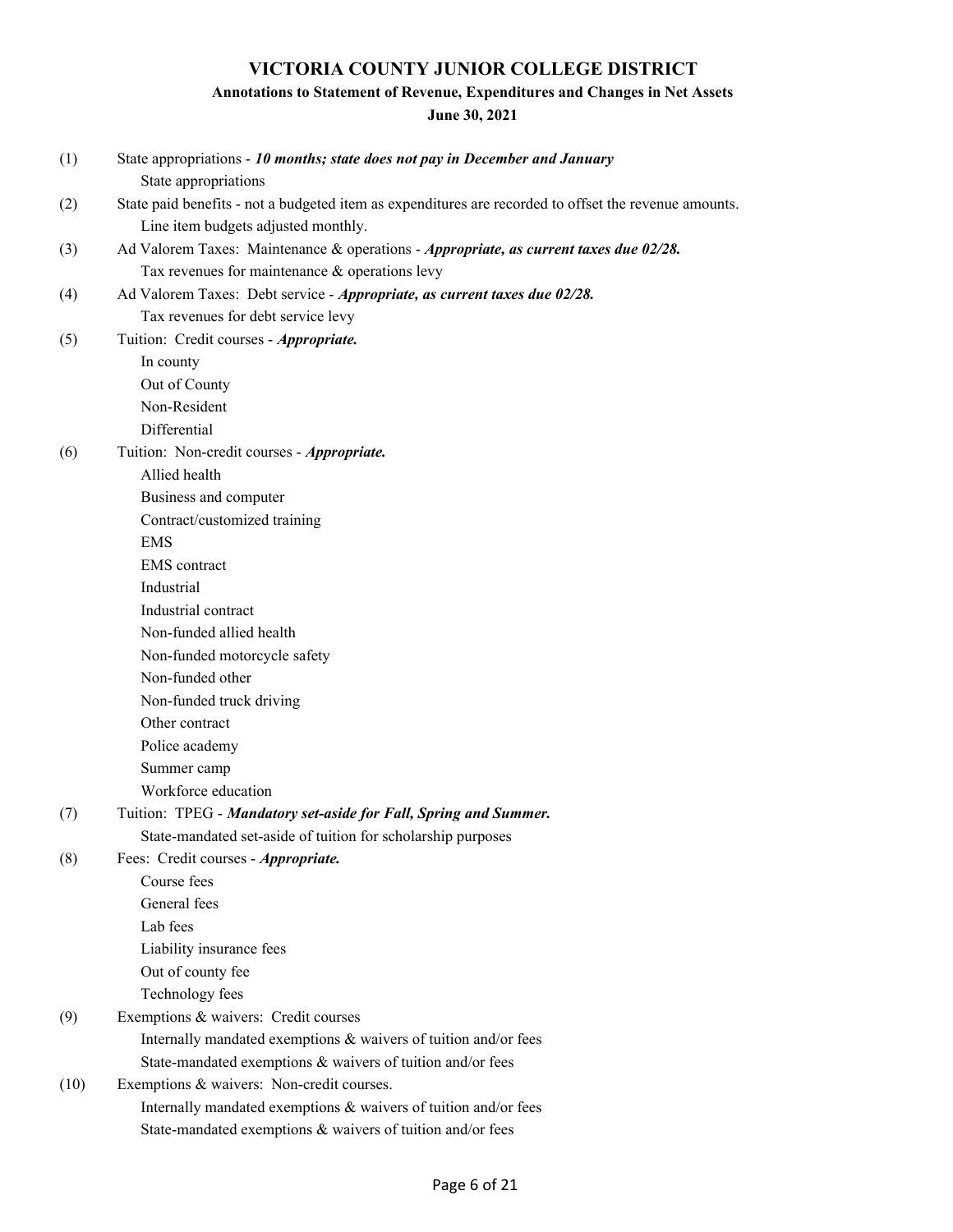#### **Annotations to Statement of Revenue, Expenditures and Changes in Net Assets**

**June 30, 2021**

| (11) | Sales & services of educational activities           |
|------|------------------------------------------------------|
|      | Collection fee                                       |
|      | Commissions - testing center                         |
|      | Exam fees (credit courses)                           |
|      | ID card replacement                                  |
|      | Installment fees                                     |
|      | Lifelong Learning Institute membership fees          |
|      | Media Services charges to outside parties            |
|      | Museum of the Coastal Bend membership & tour charges |
|      | Papercut student printing                            |
|      | Sports center membership fee                         |
|      | Testing center fee (non-credit)                      |
|      | Transcript fee                                       |
|      | <b>VC-VISD MOU</b>                                   |
| (12) | Investment income                                    |
|      | Interest income                                      |
| (13) | Auxiliary enterprises                                |
|      | Bookstore                                            |
|      | Coin operated copiers                                |
|      | Conference and Education Center                      |
|      | Food service contract - Aramark                      |
|      | Leo J. Welder Center for the Performing Arts         |
|      | Official functions                                   |
|      | <b>Student Center operations</b>                     |
| (14) | Other income                                         |
|      | Athletic ticket sales                                |
|      | Late & Schedule Change Fees                          |
|      | Library fines                                        |
|      | Other miscellaneous income                           |
|      | Parking fines                                        |
|      | Pell administrative allowance                        |
|      | Proceeds-Sale of Capital Assets                      |
|      | Recovery of indirect costs related to grants         |
|      | Recycling income                                     |
|      | Rental: Sports Center                                |
|      | Rental: Museum of the Coastal Bend                   |
|      | Rental: University of Houston                        |

Returned check fees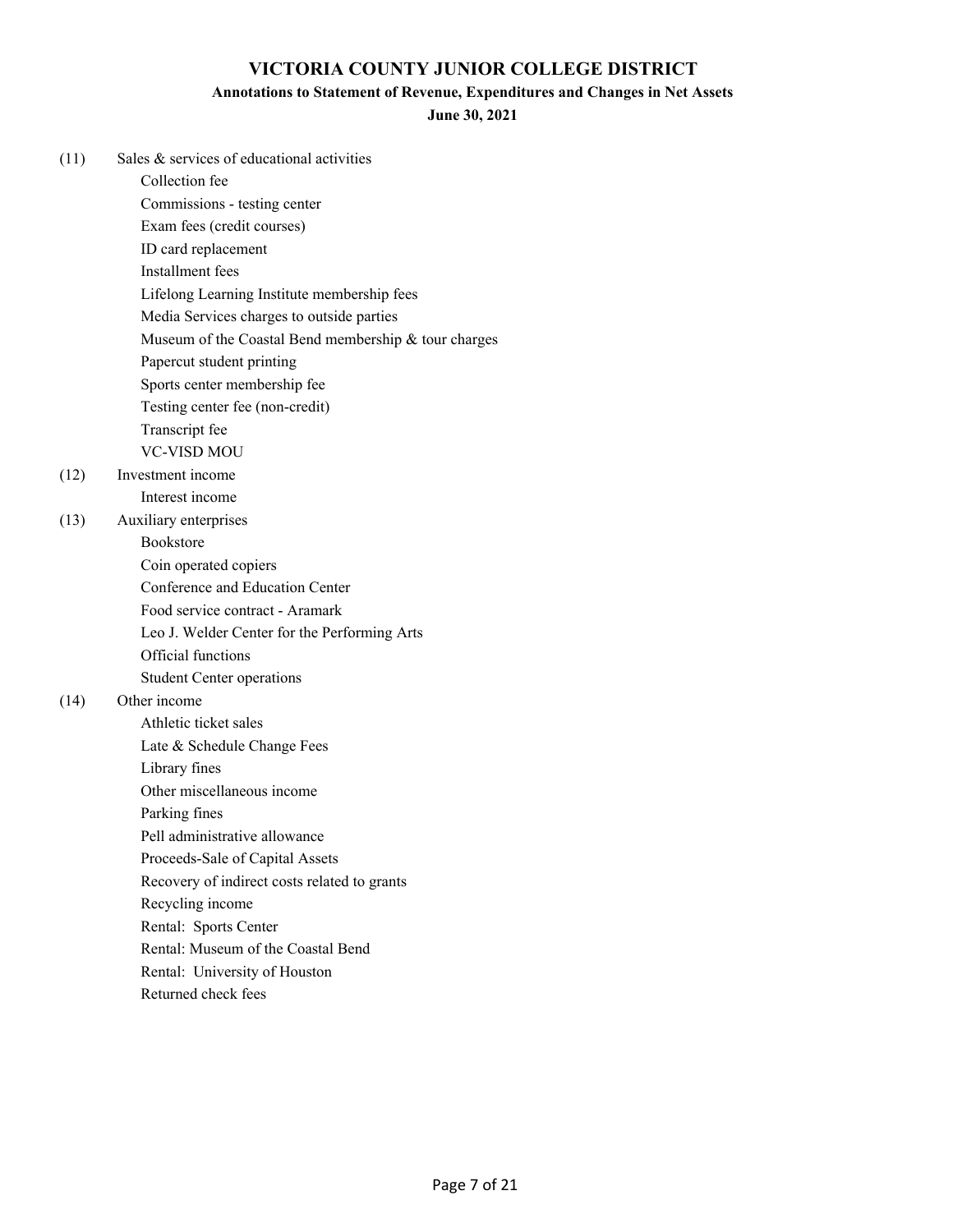## **Annotations to Statement of Revenue, Expenditures and Changes in Net Assets**

#### **June 30, 2021**

| (15) | Scholarships and fellowships (including Title IV)                         |
|------|---------------------------------------------------------------------------|
|      | Title IV:                                                                 |
|      | Pell grants                                                               |
|      | Supplemental education opportunity grants                                 |
|      | Federal work-study                                                        |
|      | Direct loans                                                              |
|      | State scholarships:                                                       |
|      | Texas educational opportunity grants                                      |
|      | Texas grants                                                              |
|      | Texas public education grants                                             |
|      | Other scholarships & fellowships:                                         |
|      | Institutional scholarships                                                |
|      | Victoria College Foundation scholarships                                  |
| (16) | Grants and contracts: Federal grants and contracts - Appropriate.         |
|      | Non-scholarship & fellowship grants and contracts                         |
| (17) | Grants and contracts: State grants and contracts - Appropriate.           |
|      | Non-scholarship & fellowship grants and contracts                         |
| (18) | Grants and contracts: Local grants and contracts - Appropriate.           |
|      | Non-scholarship & fellowship grants and contracts                         |
| (19) | Instruction - Appropriate.                                                |
|      | Costs associated with provision of credit and non-credit course offerings |
|      | Instructional technology initiative                                       |
| (20) | Public service - Appropriate.                                             |
|      | Lifelong Learning Institute                                               |
|      | Motorcycle safety                                                         |
|      | Other non-state funded course offerings                                   |
|      | Personal enrichment                                                       |
|      | Summer camps                                                              |
|      | Truck driving                                                             |
| (21) | Academic support - Appropriate.                                           |
|      | Office of Vice President, Instruction                                     |
|      | Academic support and student success                                      |
|      | Distance education and instructional technology                           |
|      | Division offices                                                          |
|      | Faculty / staff development                                               |
|      | Faculty senate                                                            |
|      | Gonzales center                                                           |
|      | Library                                                                   |
|      | Lyceum                                                                    |
|      | Museum of the Coastal Bend                                                |
|      | Teaching and learning center                                              |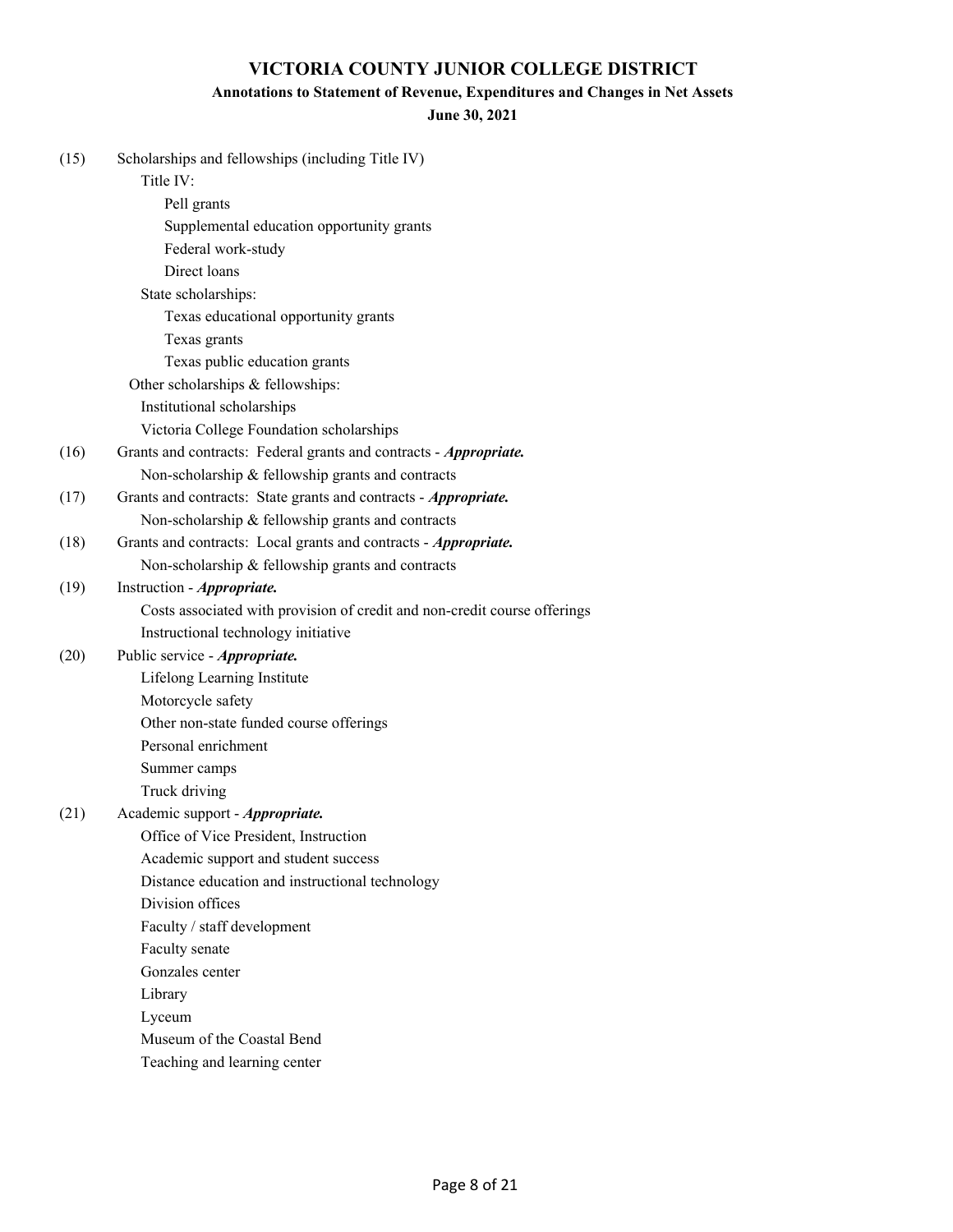#### **Annotations to Statement of Revenue, Expenditures and Changes in Net Assets**

**June 30, 2021**

(22) Student services - *Appropriate.* Office, Dean of Student Services Advising / counseling Athletics Financial aid Orientation Registrar Sports center Student life office Student recruitment Student testing and assessment Veterans services (23) Institutional support - *Appropriate.* Office of the President Governing board Office, Vice President of Administrative Services Business office / payments Campus security Central stores Central mail service Central telephone service College advancement College information systems Commencement Effectiveness, research and assessment Faculty/staff development Foundation - capital campaign Foundation advancement General institutional Governmental affairs Human resources Institutional memberships Marketing & communications Office, Director of Special Projects and Risk Management Printing and mailroom services Purchasing Quality enhancement plan Reaffirmation - SACS Sponsored research office Staff council Strategic initiatives Tax appraisal and collection fees

Technology services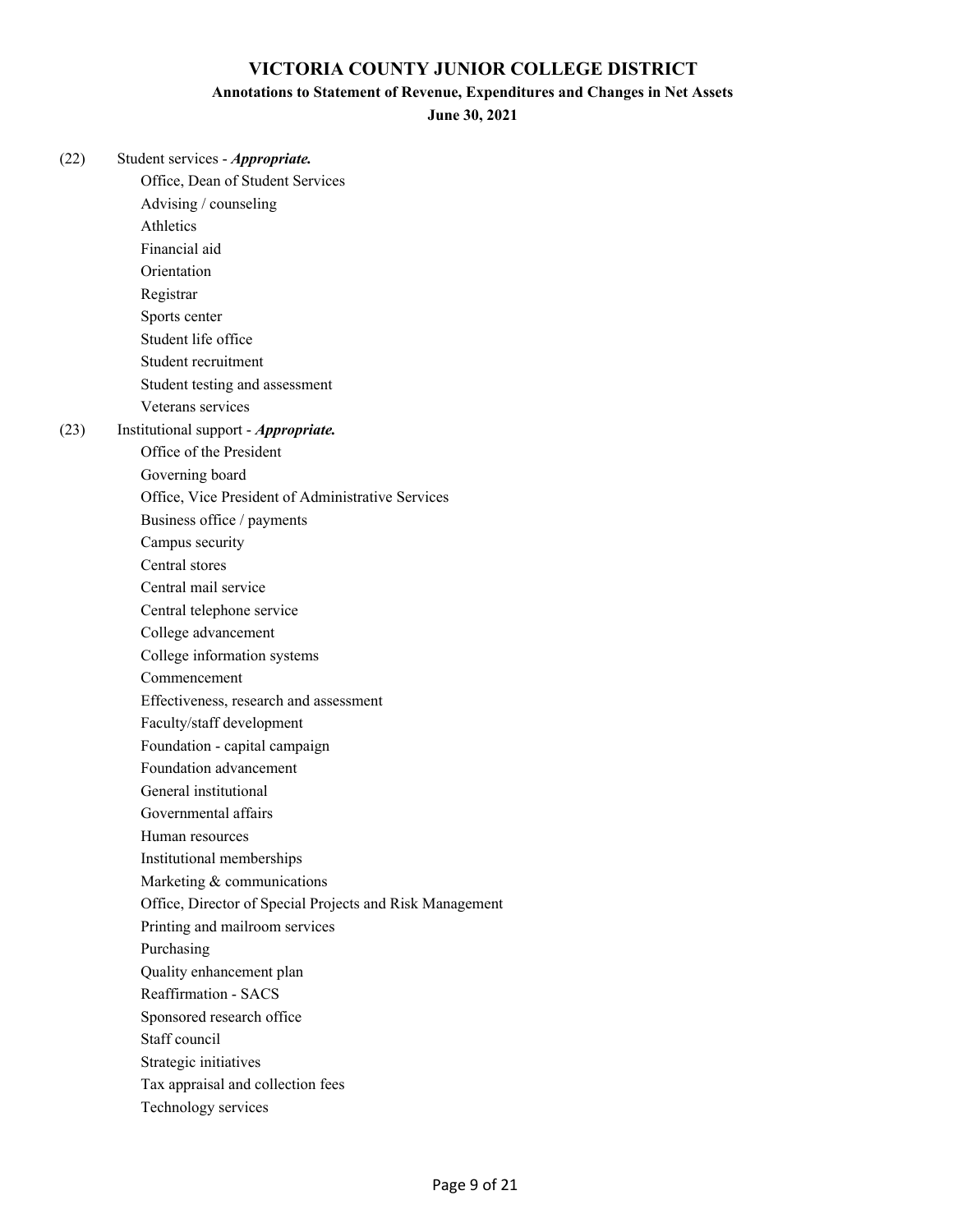### **Annotations to Statement of Revenue, Expenditures and Changes in Net Assets**

**June 30, 2021**

| (24) | Physical plant - <i>Appropriate</i> .                                                                             |
|------|-------------------------------------------------------------------------------------------------------------------|
|      | Building maintenance                                                                                              |
|      | Custodial services                                                                                                |
|      | General services                                                                                                  |
|      | Grounds maintenance                                                                                               |
|      | Major repairs & renovations                                                                                       |
|      | <b>Utilities</b>                                                                                                  |
| (25) | Scholarships and fellowships                                                                                      |
|      | Institutional work-study                                                                                          |
|      | Pass through of other federal (non-Title IV) scholarships                                                         |
|      | Pass through of scholarships awarded by the foundation                                                            |
|      | Pass through of state scholarships                                                                                |
|      | Scholarships funded by auxiliary services                                                                         |
|      | Title IV                                                                                                          |
| (26) | Auxiliary enterprises - Appropriate.                                                                              |
|      | Expenditures associated with auxiliary enterprises enumerated at (12) above                                       |
| (27) | Staff benefits - unallocated - Appropriate. Unallocated benefits is taken to zero at FYE.                         |
|      | Health insurance not reimbursed by state                                                                          |
|      | Teacher retirement system not reimbursed by state                                                                 |
|      | Unemployment compensation                                                                                         |
|      | Workman's compensation                                                                                            |
|      | Debt service - Appropriate, as principal payments are due in August and interest payments are due in February and |
| (28) | August.                                                                                                           |

Bonded debt payments of principal and interest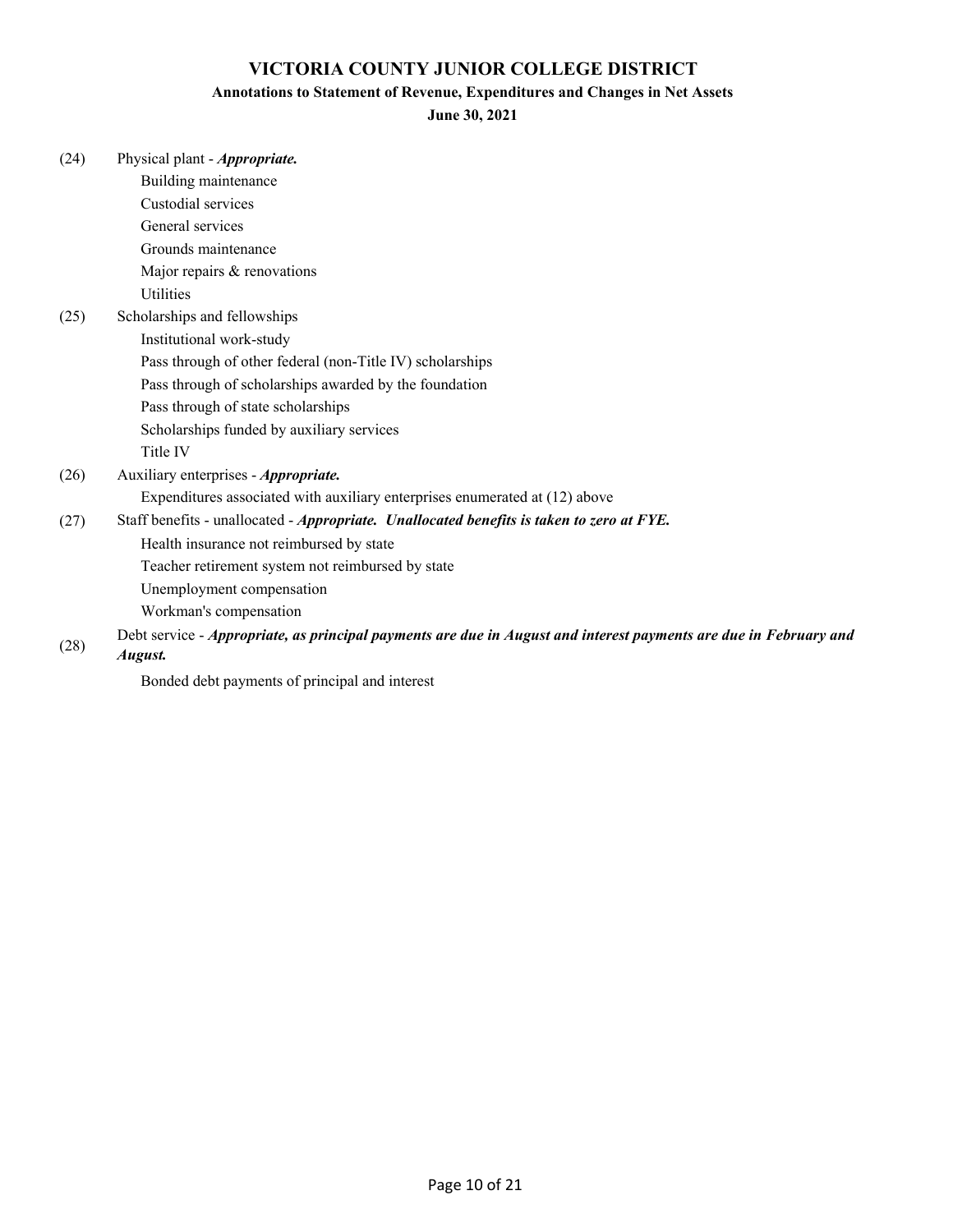## Statement of Revenues, Expenditures and Changes in Net Assets

June 30, 2021

#### Unrestricted - General

|                                            |               |                         | % Actual to   | Prior Year                | $%$ of   |
|--------------------------------------------|---------------|-------------------------|---------------|---------------------------|----------|
|                                            | Adjusted      | Actual                  | Adjusted      | Actual                    | 06/30/20 |
|                                            | <b>Budget</b> | $(100\%)$               | <b>Budget</b> | 06/30/20                  | Actual   |
| <b>REVENUES:</b>                           |               |                         |               |                           |          |
| State appropriations                       | \$5,535,060   | \$<br>4,484,848.00      | 81.03%        | \$<br>4,484,869.00        | 100.00%  |
| State paid benefits                        |               |                         |               |                           |          |
| Health insurance                           | 1,139,820     | 1,139,820.00            | 100.00%       | 1,139,821.67              | 100.00%  |
| Retirement contributions                   | 406,544       | 406,543.41              | 100.00%       | 400,498.21                | 101.51%  |
| Ad valorem taxes:                          |               |                         |               |                           |          |
| Maintenance & operations                   | 12,782,206    | 12,875,974.23           | 100.73%       | 12,446,086.13             | 103.45%  |
| Tuition:                                   |               |                         |               |                           |          |
| Credit courses                             | 4,223,434     | 3,369,977.59            | 79.79%        | 3,939,169.21              | 85.55%   |
| Non-credit courses                         | 1,147,196     | 1,004,382.73            | 87.55%        | 768,433.94                | 130.71%  |
| <b>TPEG</b>                                | (250,000)     | (178,948.00)            | 71.58%        | (194, 165.00)             | 92.16%   |
| Fees:                                      |               |                         |               |                           |          |
| Credit courses                             | 5,018,113     | 4,132,912.55            | 82.36%        | 4,378,020.63              | 94.40%   |
| Exemptions & waivers:                      |               |                         |               |                           |          |
| Credit courses                             | (300,000)     | (187, 528.67)           | 62.51%        | (200, 946.13)             | 93.32%   |
| Sales & services of educational activities | 449,279       | 369,780.14              | 82.31%        | 416,295.12                | 88.83%   |
| Investment income                          | 270,000       | 167,701.66              | 62.11%        | 172,394.81                | 97.28%   |
| Other income                               | 223,350       | 1,202,029.03            | 538.18%       | 170,519.76                | 704.92%  |
| Grants:                                    |               |                         |               |                           |          |
| Local grants                               | 168,994       | 153,315.33              | 90.72%        | 182,906.86                | 83.82%   |
| Total                                      | 30,813,996    | 28,940,808.00           | 93.92%        | 28,103,904.21             | 102.98%  |
| <b>EXPENDITURES:</b>                       |               |                         |               |                           |          |
| Instruction                                | 11,903,573    | 9,086,578.32            | 76.33%        | 9,395,220.82              | 96.71%   |
| Public service                             | 260,451       | 251,052.08              | 96.39%        | 162,358.93                | 154.63%  |
| Academic support                           | 3,195,627     | 2,577,902.87            | 80.67%        | 2,490,206.52              | 103.52%  |
| Student services                           | 2,423,092     | 1,843,088.66            | 76.06%        | 1,862,910.37              | 98.94%   |
| Institutional support                      | 6,404,482     | 4,988,527.65            | 77.89%        | 5,139,992.65              | 97.05%   |
| Physical plant                             | 4,487,576     | 3,062,092.19            | 68.23%        | 3,186,237.43              | 96.10%   |
| Scholarships and fellowships               | 130,500       | 79,490.89               | 60.91%        | 104,296.06                | 76.22%   |
| Staff benefits                             | 1,058,527     | 1,014,320.22            | 95.82%        | 1,036,320.58              | 97.88%   |
| Reserve for contingencies                  | 104,517       | $\sim 100$ km s $^{-1}$ | $0.00\%$      | $\sim 10^{11}$ km $^{-1}$ | $0.00\%$ |
| Total                                      | 29,968,345    | 22,903,052.88           | 76.42%        | 23,377,543.36             | 97.97%   |
| TRANSFERS AMOUNG FUNDS:                    |               |                         |               |                           |          |
| Transfers out                              | (442,000)     | (647,078.52)            | 146.40%       | (543,996.07)              | 118.95%  |
| Total                                      | (442,000)     | (647,078.52)            | 146.40%       | (543,996.07)              | 118.95%  |
| Net Increase (Decrease) in Net Assets      | 403,651<br>\$ | 5,390,676.60<br>S.      |               | 4,182,364.78<br>\$        |          |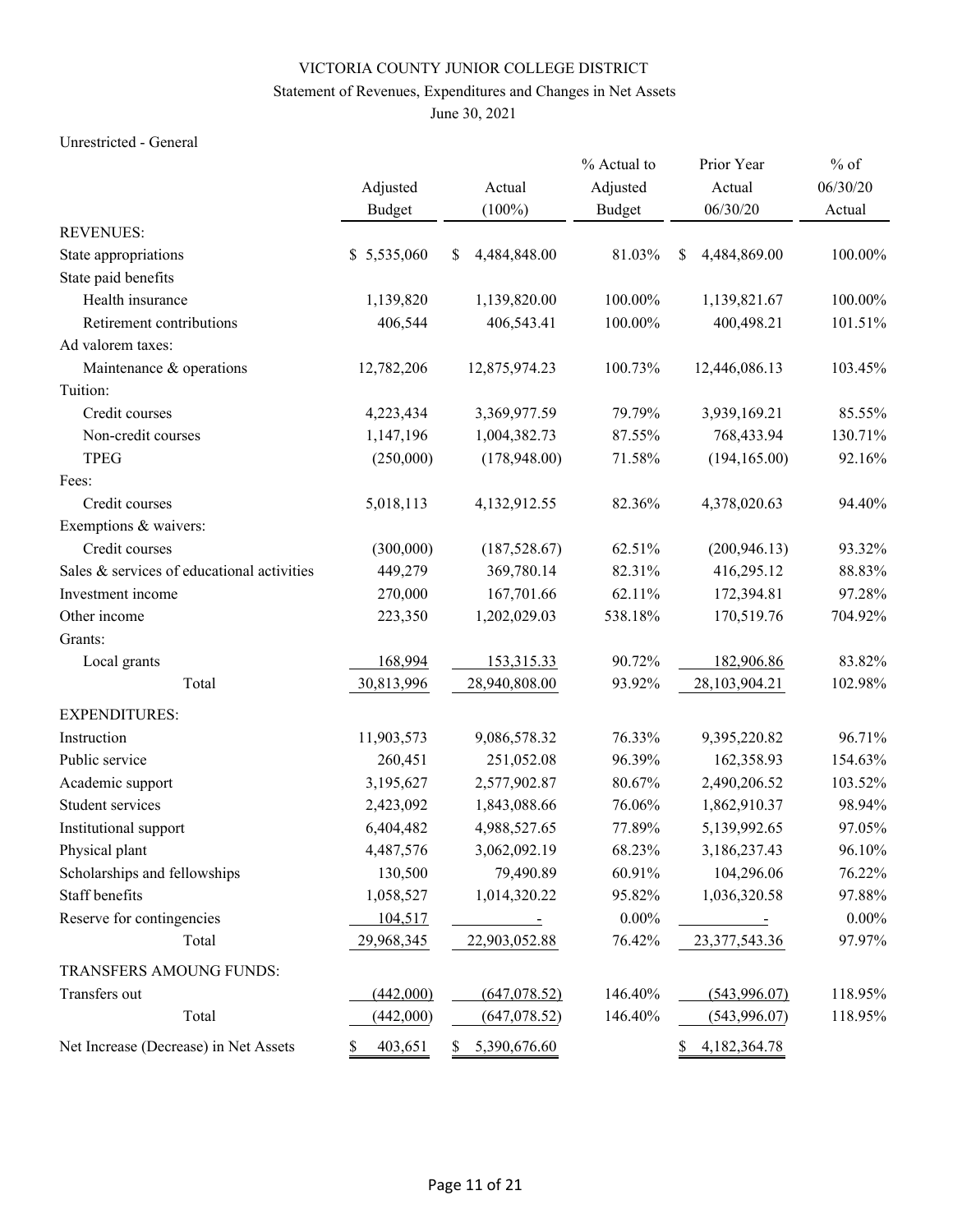## Statement of Revenues, Expenditures and Changes in Net Assets

June 30, 2021

#### Federal Restricted Funds

|                                              |                  |                | % Actual to | Prior Year         | $%$ of   |
|----------------------------------------------|------------------|----------------|-------------|--------------------|----------|
|                                              | Adjusted         | Actual         | Adjusted    | Actual             | 06/30/20 |
|                                              | Budget           | $(100\%)$      | Budget      | 06/30/20           | Actual   |
| <b>REVENUES:</b>                             |                  |                |             |                    |          |
| Scholarships and fellowships (with Title IV) | 6,050,873<br>\$. | \$6,359,655.36 | 105.10%     | 7,392,501.35<br>\$ | 86.03%   |
| Federal grants                               | 5,242,971        | 6,179,293.36   | 117.86%     | 1,603,589.35       | 385.34%  |
| Total                                        | 11,293,844       | 12,538,948.72  | 111.02%     | 8,996,090.70       | 139.38%  |
| <b>EXPENDITURES:</b>                         |                  |                |             |                    |          |
| Instruction                                  | 713,684          | 789,170.99     | 110.58%     | 845,742.88         | 93.31%   |
| Academic support                             | 49,854           | 56,456.81      | 113.24%     | 25,393.30          | 222.33%  |
| Student services                             | 323,670          | 359,016.77     | 110.92%     | 627,640.58         | 57.20%   |
| Institutional support                        | 4,155,763        | 4,974,648.79   | 119.70%     | 104,812.59         | 4746.23% |
| Scholarships and fellowships                 | 6,050,873        | 6,359,655.36   | 105.10%     | 7,392,501.35       | 86.03%   |
| Total                                        | 11,293,844       | 12,538,948.72  | 111.02%     | 8,996,090.70       | 139.38%  |
| Net Increase (Decrease) in Net Assets        | \$               | \$             |             |                    |          |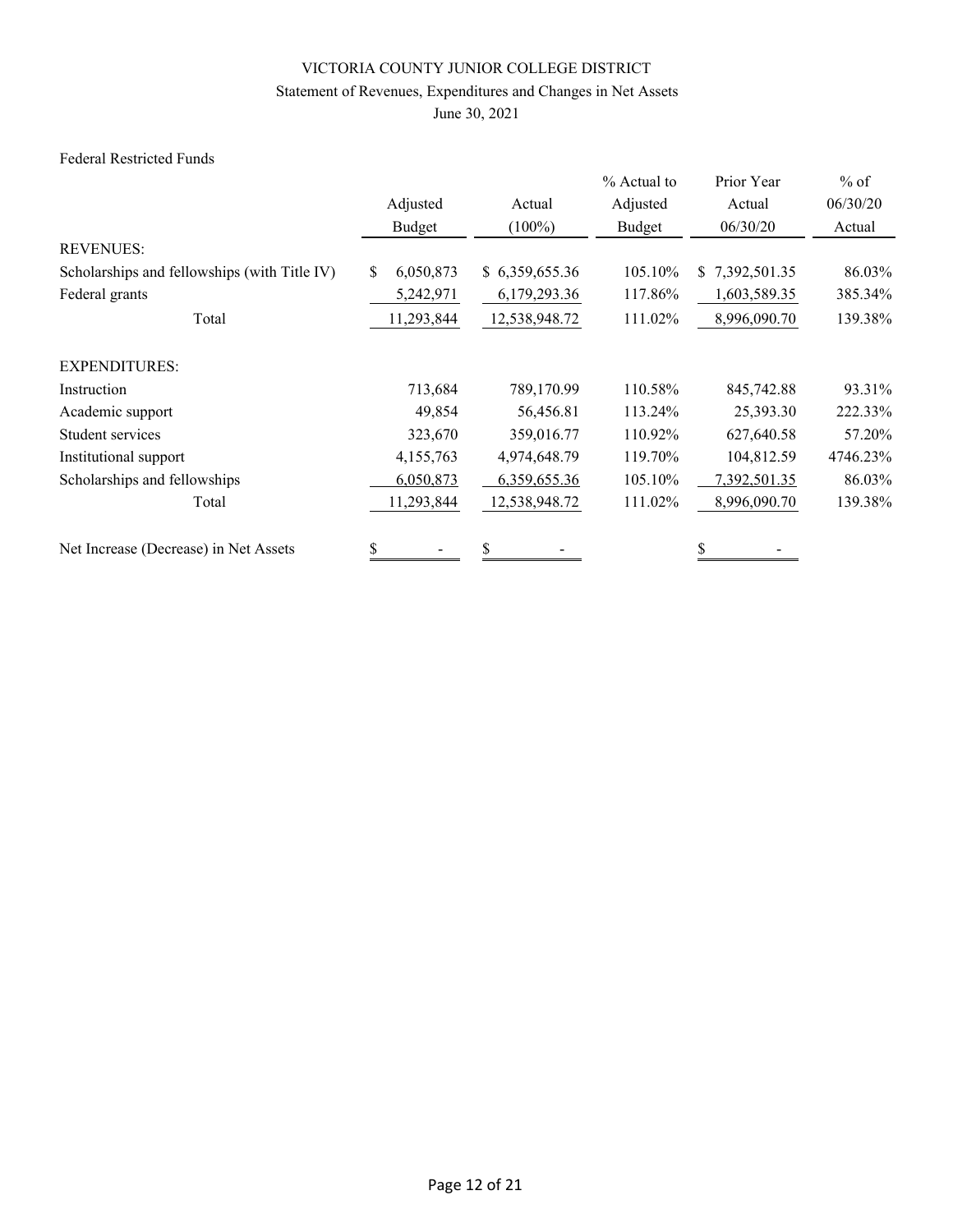## Statement of Revenues, Expenditures and Changes in Net Assets

June 30, 2021

#### State Restricted Funds

|                                       | Adjusted<br>Budget | Actual<br>$(100\%)$ |          | Prior Year<br>Actual<br>06/30/20 | $%$ of<br>06/30/20<br>Actual |
|---------------------------------------|--------------------|---------------------|----------|----------------------------------|------------------------------|
| <b>REVENUES:</b>                      |                    |                     |          |                                  |                              |
| Investment income                     | \$                 | \$                  | $0.00\%$ | \$<br>1.85                       | $0.00\%$                     |
| State grants                          | 320,321            | 320,321.10          | 100.00%  | 289,222.81                       | 110.75%                      |
| Total                                 | 320,321            | 320,321.10          | 100.00%  | 289,224.66                       | 110.75%                      |
| <b>EXPENDITURES:</b>                  |                    |                     |          |                                  |                              |
| Instruction                           | 62,661             | 62,661.10           | 100.00%  | 23,899.81                        | 262.18%                      |
| Institutional support                 | 425                | 425.00              | 100.00%  | 165.00                           | 257.58%                      |
| Scholarships and fellowships          | 462,314            | 462,313.52          | 100.00%  | 367,155.92                       | 125.92%                      |
| Total                                 | 525,400            | 525,399.62          | 100.00%  | 391,220.73                       | 134.30%                      |
| <b>TRANSFERS AMOUNG FUNDS:</b>        |                    |                     |          |                                  |                              |
| Transfers in                          | 205,079            | 205,078.52          | 100.00%  | 101,996.07                       | 201.07%                      |
| Net Increase (Decrease) in Net Assets | \$                 | \$                  |          | \$                               |                              |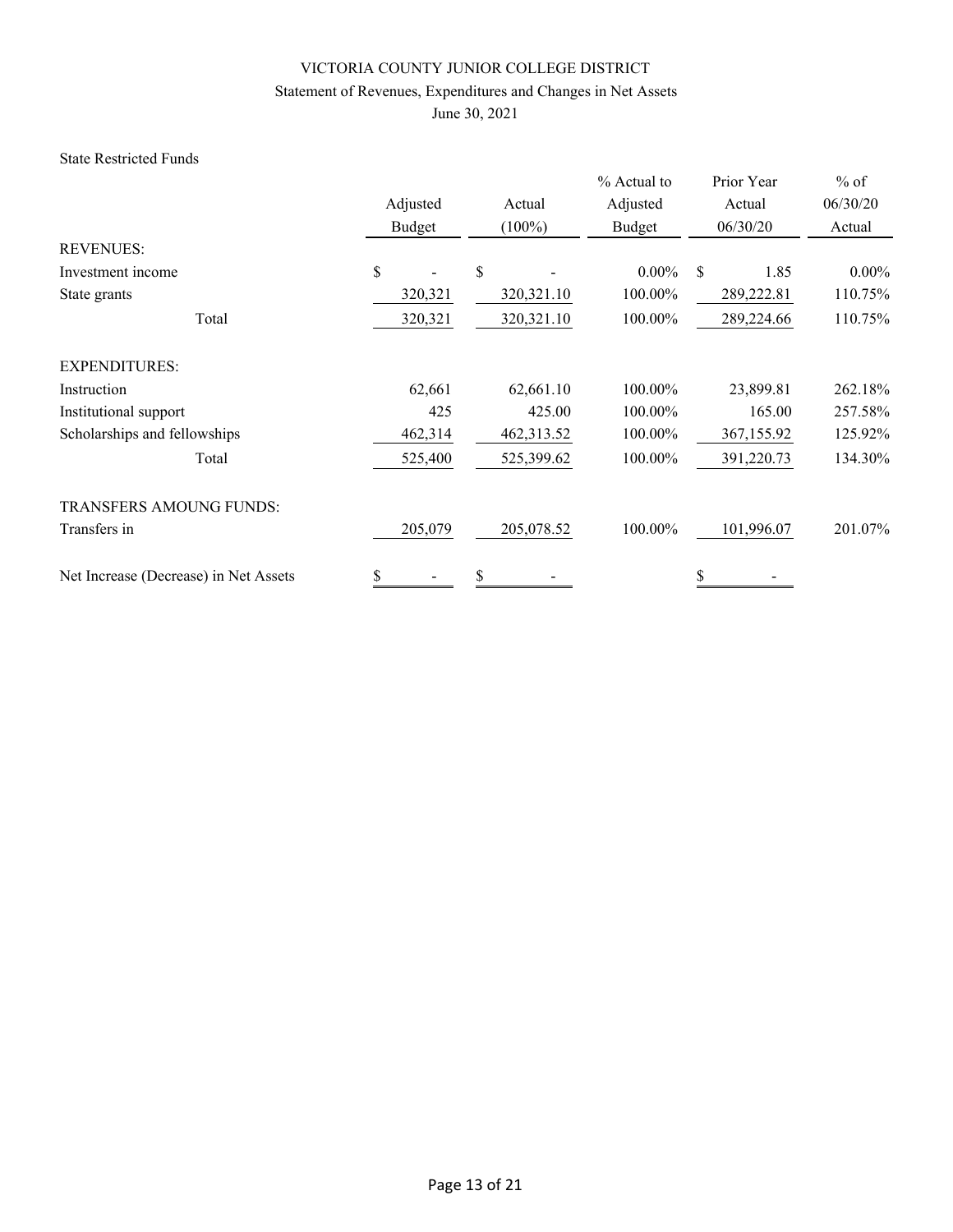## Statement of Revenues, Expenditures and Changes in Net Assets

June 30, 2021

#### Local Restricted Funds

|                                       |       | Adjusted<br>Budget | Actual<br>$(100\%)$ | % Actual to<br>Adjusted<br>Budget | Prior Year<br>Actual<br>06/30/20 | $%$ of<br>06/30/20<br>Actual |
|---------------------------------------|-------|--------------------|---------------------|-----------------------------------|----------------------------------|------------------------------|
| <b>REVENUES:</b>                      |       |                    |                     |                                   |                                  |                              |
| Local grants                          |       | 7,816              | \$<br>7,815.96      | 100.00%                           | 7,985.80                         | 97.87%                       |
|                                       | Total | 7,816              | 7,815.96            | 100.00%                           | 7,985.80                         | 97.87%                       |
| <b>EXPENDITURES:</b>                  |       |                    |                     |                                   |                                  |                              |
| Academic support                      |       | 7,816              | 7,815.96            | 100.00%                           | 7,985.80                         | 97.87%                       |
|                                       | Total | 7,816              | 7,815.96            | 100.00%                           | 7,985.80                         | 97.87%                       |
| Net Increase (Decrease) in Net Assets |       | \$                 | \$                  |                                   | \$                               |                              |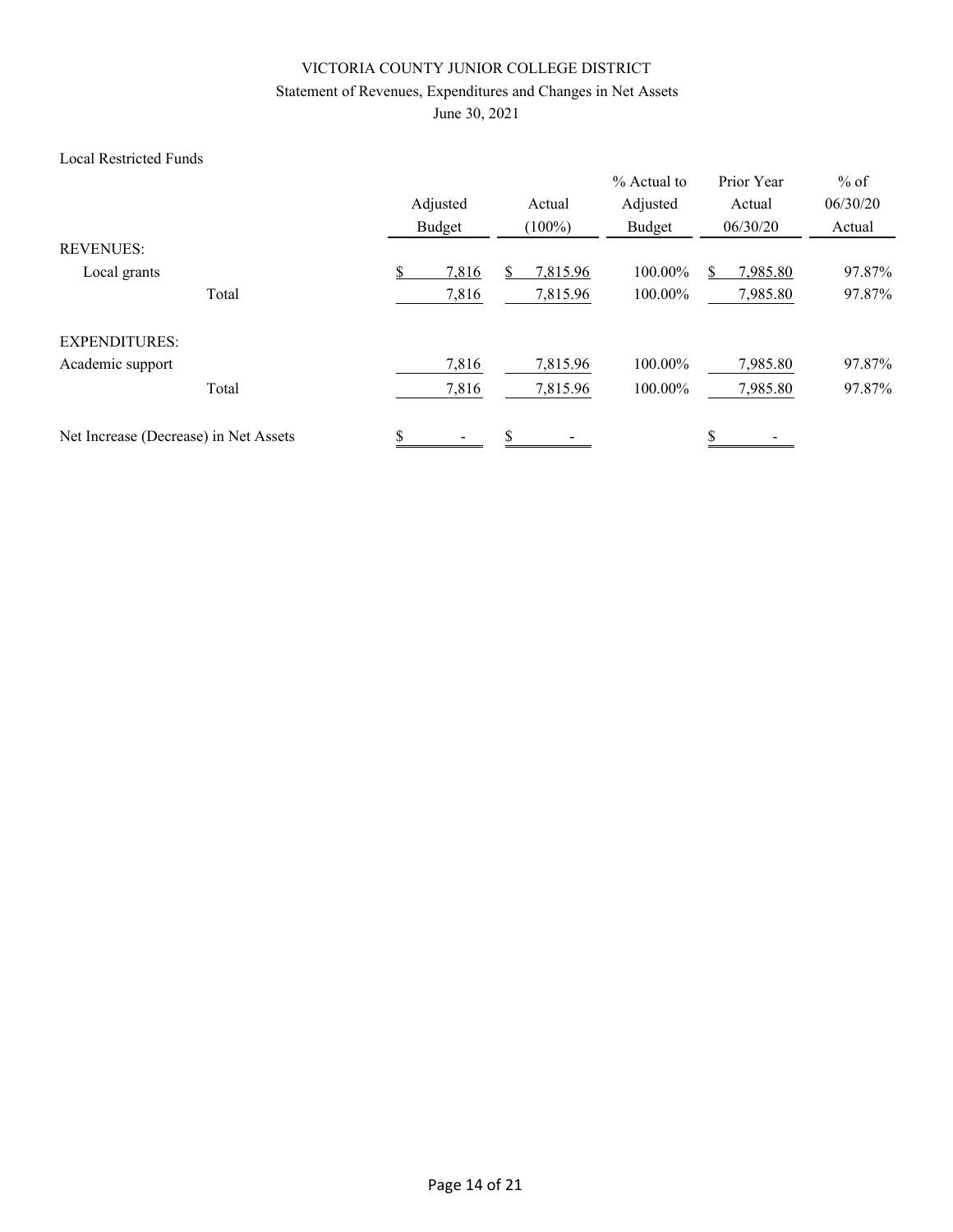## Statement of Revenues, Expenditures and Changes in Net Assets

June 30, 2021

## Auxiliary Enterprises

|                                       | Adjusted<br><b>Budget</b> | Actual<br>$(100\%)$                                          |          | Prior Year<br>Actual<br>06/30/20 | $%$ of<br>06/30/20<br>Actual |  |
|---------------------------------------|---------------------------|--------------------------------------------------------------|----------|----------------------------------|------------------------------|--|
| <b>REVENUES:</b>                      |                           |                                                              |          |                                  |                              |  |
| Auxiliary services                    | 2,593,500<br>$\mathbb{S}$ | \$1,186,230.07                                               | 45.74%   | 1,638,792.41                     | 72.38%                       |  |
| Other income                          |                           | 1,159,708.99                                                 | $0.00\%$ |                                  | $0.00\%$                     |  |
| Interest                              |                           | 613.89                                                       | $0.00\%$ | 842.26                           | 72.89%                       |  |
| Total                                 | 2,593,500                 | 2,346,552.95                                                 | 90.48%   | 1,639,634.67                     | 143.11%                      |  |
| <b>EXPENDITURES:</b>                  |                           |                                                              |          |                                  |                              |  |
| Salaries and wages                    | 526,018                   | 434,582.73<br>259,051<br>145,764.78<br>192,663<br>162,563.95 |          | 438,491.65                       | 99.11%                       |  |
| Employee benefits                     |                           |                                                              | 56.27%   | 149,899.29                       | 97.24%                       |  |
| Allocations and departmental charges  |                           |                                                              | 84.38%   | 166,648.42                       | 97.55%                       |  |
| Professional and contracted services  | 115,671                   | 167,070.00                                                   | 144.44%  | 141,259.62                       | 118.27%                      |  |
| Advertising and public relations      | 37,200                    | 13,536.16                                                    | 36.39%   | 11,255.89                        | 120.26%                      |  |
| Rental expenditures                   | 22,165                    | 7,505.76                                                     | 33.86%   | 12,260.26                        | 61.22%                       |  |
| Supplies                              | 16,775                    | 6,501.97                                                     | 38.76%   | 11,136.98                        | 58.38%                       |  |
| Training and conference fees          | 6,600                     | 514.53                                                       | 7.80%    | 1,597.76                         | 32.20%                       |  |
| Travel                                | 4,500                     | 507.44                                                       | 11.28%   | 1,716.02                         | 29.57%                       |  |
| Other operating expenditures          | 295,930                   | 192,995.53                                                   | 65.22%   | 203,744.06                       | 94.72%                       |  |
| Scholarships and fellowships          | 45,000                    | 36,421.45                                                    | 80.94%   | 40,295.00                        | 90.39%                       |  |
| Auxiliary enterprises                 | 1,465,880                 | 845,289.21                                                   | 57.66%   | 1,027,941.43                     | 82.23%                       |  |
| Capital outlay                        | 9,698                     | 5,265.99                                                     | 54.30%   | 1,175.21                         | 448.09%                      |  |
| Total                                 | 2,997,151                 | 2,018,519.50                                                 | 67.35%   | 2,207,421.59                     | 91.44%                       |  |
| TRANSFERS AMOUNG FUNDS:               |                           |                                                              |          |                                  |                              |  |
| Transfers in                          |                           |                                                              | $0.00\%$ |                                  | $0.00\%$                     |  |
| Total                                 |                           |                                                              | $0.00\%$ |                                  | $0.00\%$                     |  |
| Net Increase (Decrease) in Net Assets | \$<br>(403, 651)          | 328,033.45<br>\$                                             |          | (567, 786.92)<br>\$              |                              |  |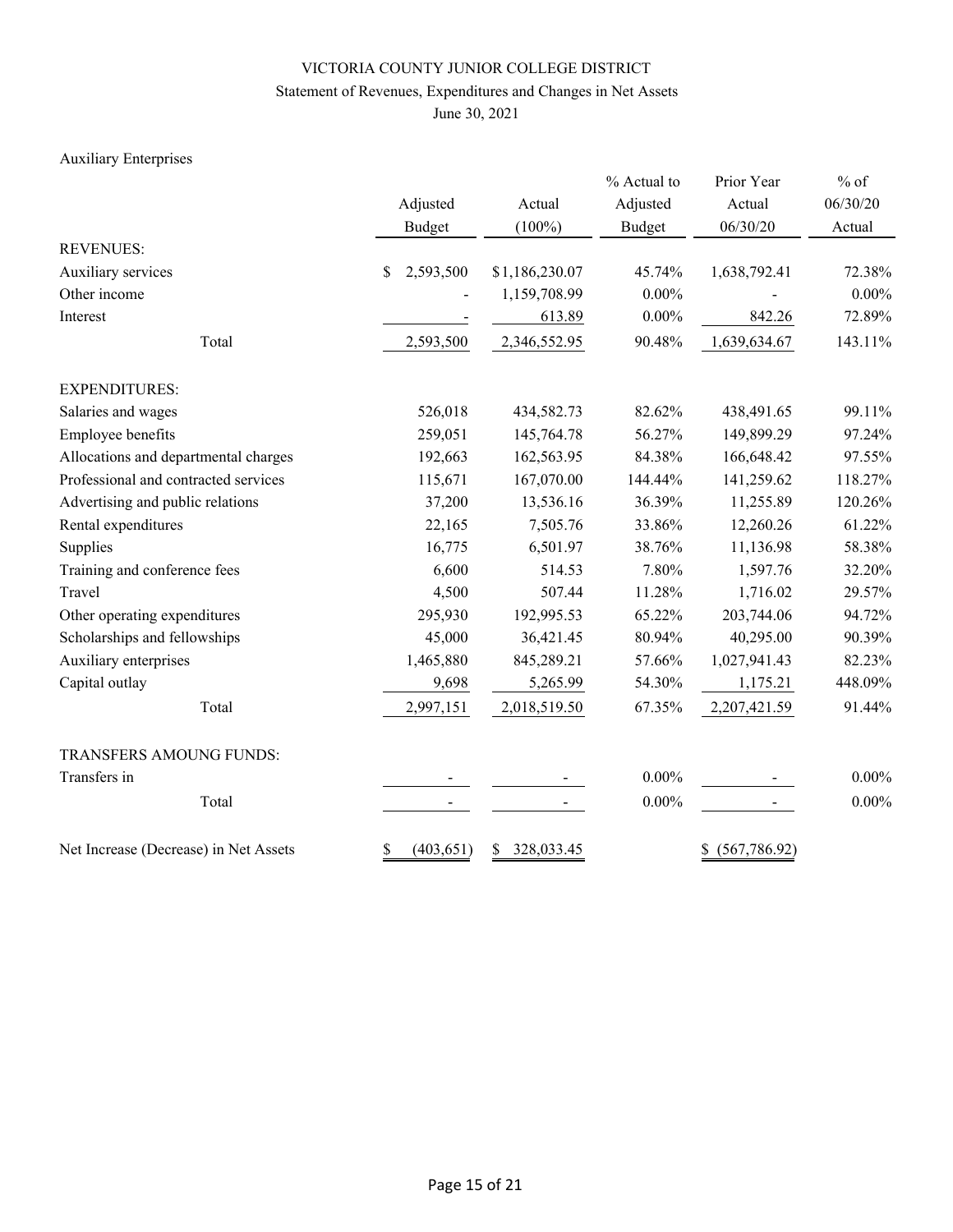## Statement of Revenues, Expenditures and Changes in Net Assets

June 30, 2021

## Debt Service

|                                       |             |                         | % Actual to | Prior Year     | $%$ of   |  |
|---------------------------------------|-------------|-------------------------|-------------|----------------|----------|--|
|                                       | Adjusted    | Actual                  | Adjusted    | Actual         | 06/30/20 |  |
|                                       | Budget      | $(100\%)$               | Budget      | 06/30/20       | Actual   |  |
| <b>REVENUES:</b>                      |             |                         |             |                |          |  |
| Ad valorem taxes:                     | \$2,625,638 | \$2,670,109.05          | 101.69%     | \$2,620,706.40 | 101.89%  |  |
| Investment income                     |             |                         | $0.00\%$    | 1.85           | $0.00\%$ |  |
| Total                                 | 2,625,638   | 101.69%<br>2,670,109.05 |             | 2,620,708.25   | 101.89%  |  |
| <b>EXPENDITURES:</b>                  |             |                         |             |                |          |  |
| Retirement of principal               | 1,910,000   |                         | $0.00\%$    |                | $0.00\%$ |  |
| Interest                              | 715,638     | 357,818.75              | 50.00%      | 390,068.75     | 91.73%   |  |
| Total                                 | 2,625,638   | 357,818.75              | 13.63%      | 390,068.75     | 91.73%   |  |
| Net Increase (Decrease) in Net Assets | \$          | \$2,312,290.30          |             | \$2,230,639.50 |          |  |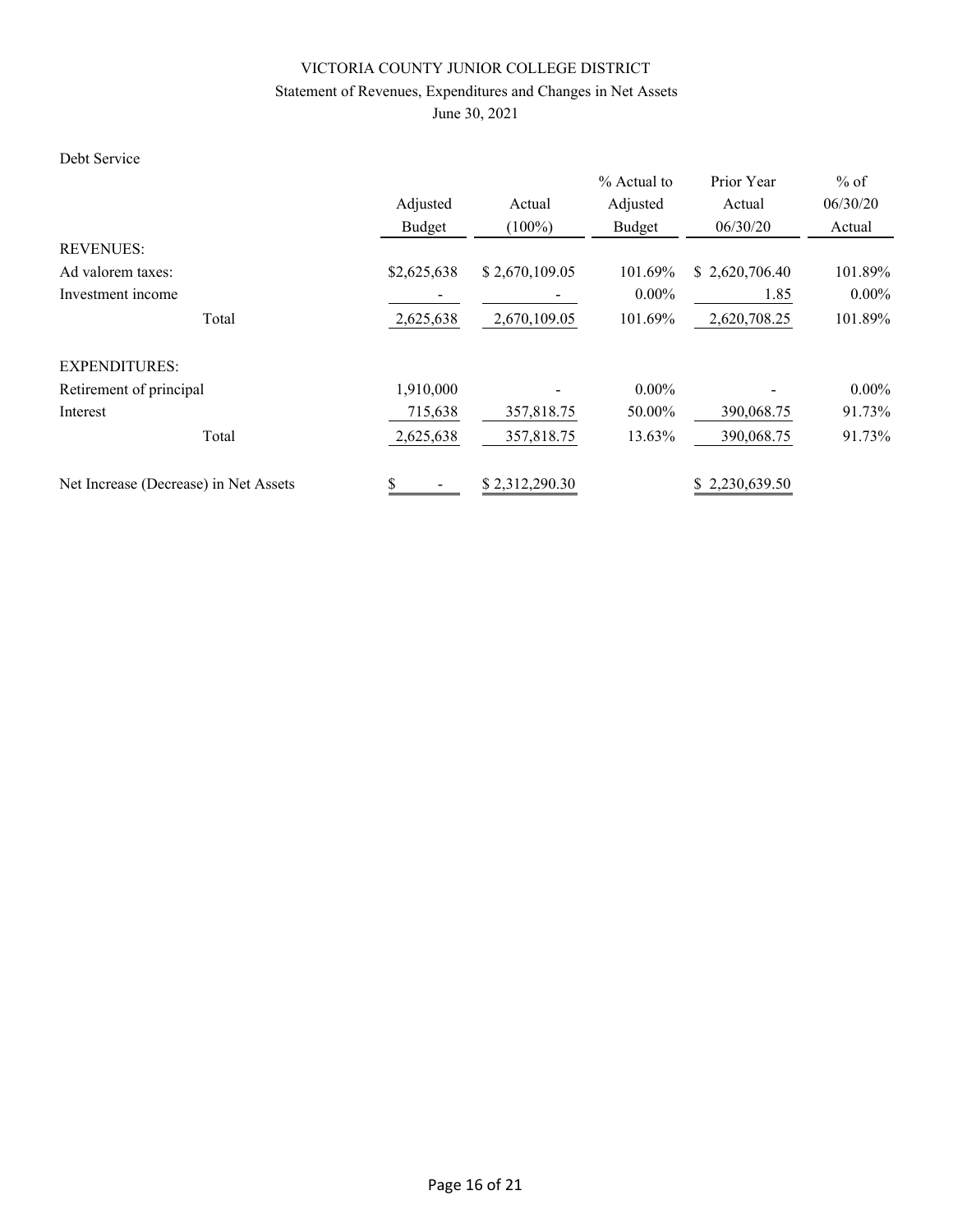## Budget Adjustments

## June 30, 2021

#### Unrestricted - General

|                                            |    | Adopted<br><b>Budget</b> |     | <b>Current Month</b><br><b>Budget</b><br>Adjustments |         | Cumulative<br>Budget<br>Adjustments |    | Adjusted<br><b>Budget</b> |
|--------------------------------------------|----|--------------------------|-----|------------------------------------------------------|---------|-------------------------------------|----|---------------------------|
| <b>REVENUES:</b>                           |    |                          |     |                                                      |         |                                     |    |                           |
| State appropriations                       | \$ | 5,535,060                | \$  |                                                      | \$      |                                     | \$ | 5,535,060                 |
| State paid benefits                        |    |                          |     |                                                      |         |                                     |    |                           |
| Health insurance                           |    |                          |     | 113,982                                              |         | 1,139,820                           |    | 1,139,820                 |
| Retirement contributions                   |    |                          |     | 40,844                                               |         | 406,544                             |    | 406,544                   |
| Ad valorem taxes:                          |    |                          |     |                                                      |         |                                     |    |                           |
| Maintenance & operations                   |    | 12,782,206               |     |                                                      |         |                                     |    | 12,782,206                |
| Tuition:                                   |    |                          |     |                                                      |         |                                     |    |                           |
| Credit courses                             |    | 4,223,434                |     |                                                      |         |                                     |    | 4,223,434                 |
| Non-credit courses                         |    | 1,147,196                |     |                                                      |         |                                     |    | 1,147,196                 |
| <b>TPEG</b>                                |    | (250,000)                |     |                                                      |         |                                     |    | (250,000)                 |
| Fees:                                      |    |                          |     |                                                      |         |                                     |    |                           |
| Credit courses                             |    | 5,018,113                |     |                                                      |         |                                     |    | 5,018,113                 |
| Exemptions & waivers:                      |    |                          |     |                                                      |         |                                     |    |                           |
| Credit courses                             |    | (300,000)                |     |                                                      |         |                                     |    | (300,000)                 |
| Sales & services of educational activities |    | 449,279                  |     |                                                      |         |                                     |    | 449,279                   |
| Investment income                          |    | 270,000                  |     |                                                      |         |                                     |    | 270,000                   |
| Other income                               |    | 223,350                  |     |                                                      |         |                                     |    | 223,350                   |
| Grants:                                    |    |                          |     |                                                      |         |                                     |    |                           |
| Local grants                               |    | 98,997                   |     | 14,573                                               |         | 69,997                              |    | 168,994                   |
| Total                                      |    | 29,197,635               |     | 169,399                                              |         | 1,616,361                           |    | 30,813,996                |
| <b>EXPENDITURES:</b>                       |    |                          |     |                                                      |         |                                     |    |                           |
| Instruction                                |    | 9,836,921                |     | 53,003                                               |         | 2,066,652                           |    | 11,903,573                |
| Public service                             |    | 246,841                  |     | 292                                                  | 13,610  |                                     |    | 260,451                   |
| Academic support                           |    | 2,479,288                |     | 22,529                                               |         | 716,339                             |    | 3,195,627                 |
| Student services                           |    | 1,913,276                |     | 13,269                                               | 509,816 |                                     |    | 2,423,092                 |
| Institutional support                      |    | 5,429,533                |     | 30,780                                               |         | 974,949                             |    | 6,404,482                 |
| Physical plant                             |    | 3,648,521                |     |                                                      |         | 839,055                             |    | 4,487,576                 |
| Scholarships and fellowships               |    | 130,500                  |     |                                                      |         |                                     |    | 130,500                   |
| Staff benefits                             |    | 4,800,279                |     | 47,328                                               |         | (3,741,752)                         |    | 1,058,527                 |
| Reserve for contingencies                  |    | 104,517                  |     |                                                      |         |                                     |    | 104,517                   |
| Total                                      |    | 28,589,676               |     | 167,201                                              |         | 1,378,669                           |    | 29,968,345                |
| TRANSFERS AMOUNG FUNDS:                    |    |                          |     |                                                      |         |                                     |    |                           |
| Transfers in                               |    |                          |     |                                                      |         |                                     |    |                           |
| Transfers out                              |    | (442,000)                |     |                                                      |         |                                     |    | (442,000)                 |
| Total                                      |    | (442,000)                |     |                                                      |         |                                     |    | (442,000)                 |
| Net Increase (Decrease) in Net Assets      | D  | 165,959                  | \$. | 2,198                                                | \$      | 237,692                             | \$ | 403,651                   |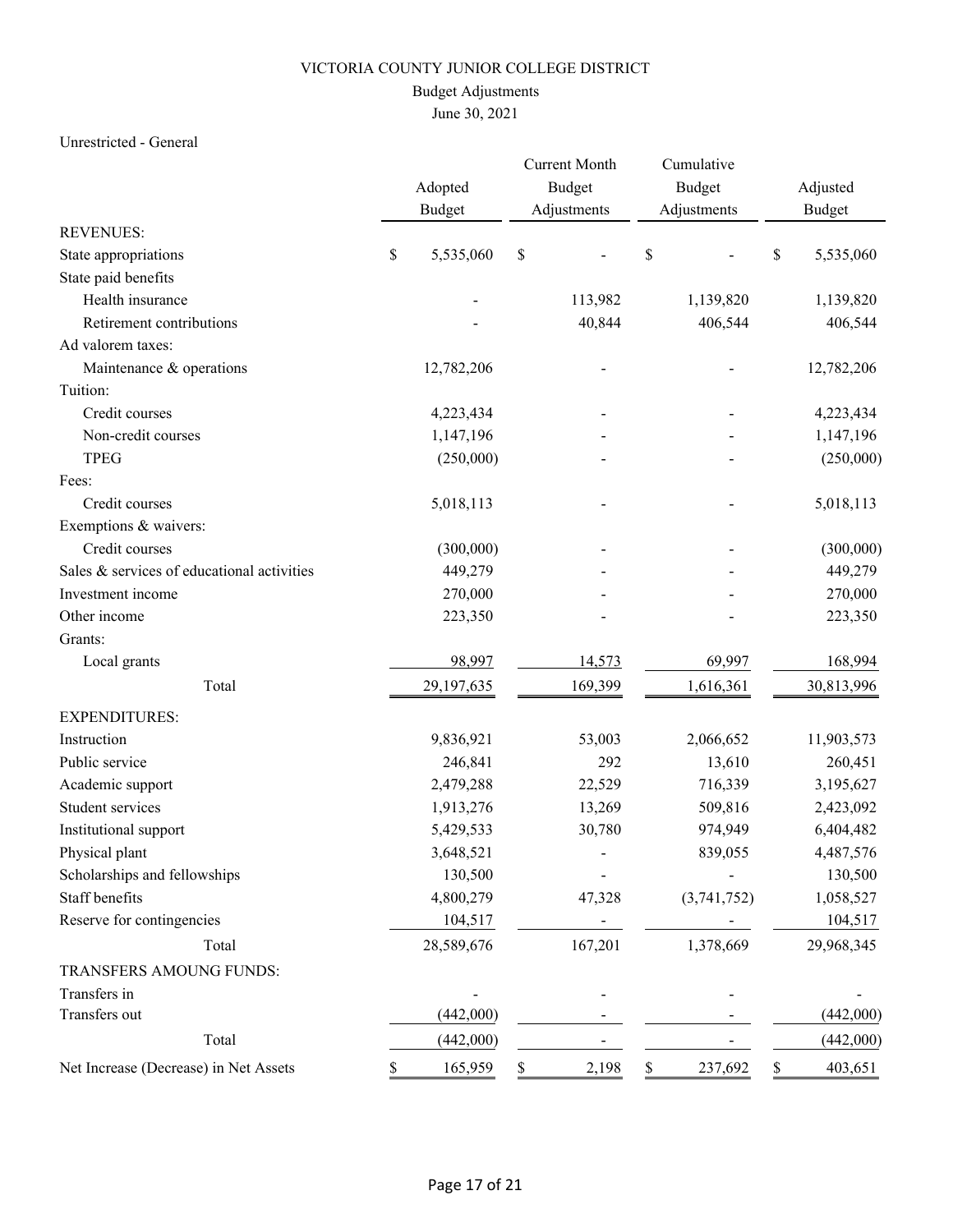## Budget Adjustments

## June 30, 2021

## Auxiliary Enterprises

|                                                                                                 | Adopted |               | <b>Current Month</b> |               | Cumulative |               |               |            |  |
|-------------------------------------------------------------------------------------------------|---------|---------------|----------------------|---------------|------------|---------------|---------------|------------|--|
|                                                                                                 |         |               |                      | <b>Budget</b> |            | <b>Budget</b> | Adjusted      |            |  |
|                                                                                                 |         | <b>Budget</b> |                      | Adjustments   |            | Adjustments   | <b>Budget</b> |            |  |
| <b>REVENUES:</b>                                                                                |         |               |                      |               |            |               |               |            |  |
| Auxiliary services                                                                              | \$      | 2,593,500     | \$                   |               | \$         |               | \$            | 2,593,500  |  |
| Total                                                                                           |         | 2,593,500     |                      |               |            |               |               | 2,593,500  |  |
| <b>EXPENDITURES:</b>                                                                            |         |               |                      |               |            |               |               |            |  |
| Salaries and wages                                                                              |         | 526,018       |                      |               |            |               |               | 526,018    |  |
| Employee benefits                                                                               |         | 25,557        |                      |               |            | 233,494       |               | 259,051    |  |
| Allocations and departmental charges                                                            |         | 192,663       |                      |               |            |               |               | 192,663    |  |
| Professional and contracted services                                                            |         | 115,671       |                      |               |            |               |               | 115,671    |  |
| Advertising and public relations                                                                |         | 37,200        |                      |               |            |               |               | 37,200     |  |
| Rental expenditures                                                                             |         | 22,165        |                      |               |            |               |               | 22,165     |  |
| Supplies                                                                                        |         | 16,775        |                      |               |            |               |               | 16,775     |  |
| Training and conference fees                                                                    |         | 6,600         |                      |               |            |               |               | 6,600      |  |
| Travel                                                                                          |         | 4,500         |                      |               |            |               |               | 4,500      |  |
| Other operating expenditures                                                                    |         | 295,930       |                      |               |            |               |               | 295,930    |  |
| Scholarships and fellowships                                                                    |         | 45,000        |                      |               |            |               |               | 45,000     |  |
| Auxiliary enterprises                                                                           |         | 1,465,880     |                      |               |            |               |               | 1,465,880  |  |
| Capital outlay                                                                                  |         | 5,500         |                      | 2,198         |            | 4,198         |               | 9,698      |  |
| Total                                                                                           |         | 2,759,459     |                      | 2,198         |            | 237,692       |               | 2,997,151  |  |
| TRANSFERS AMOUNG FUNDS:                                                                         |         |               |                      |               |            |               |               |            |  |
| Transfers in                                                                                    |         |               |                      |               |            |               |               |            |  |
| Total                                                                                           |         |               |                      |               |            |               |               |            |  |
| Net Increase (Decrease) in Net Assets                                                           | \$      | (165, 959)    | \$                   | (2,198)       | \$         | (237, 692)    | \$            | (403, 651) |  |
| Unrestricted - General and Auxiliary Enterprises<br>Total Net Increase (Decrease) in Net Assets | \$      |               | \$                   |               | \$         |               | \$            |            |  |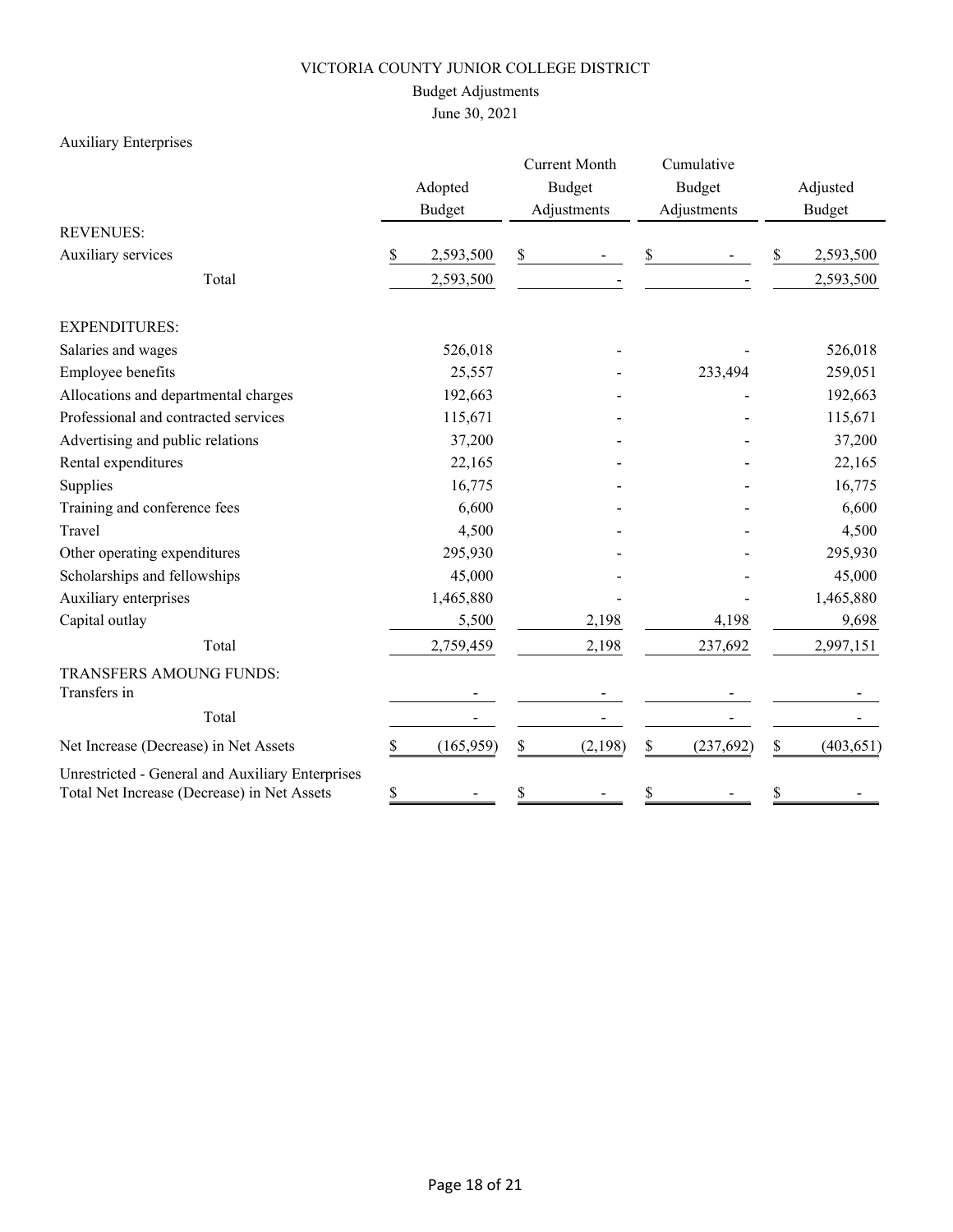#### VICTORIA COUNTY JUNIOR COLLEGE DISTRICT Gonzales Center Expansion June 30, 2021

#### **Resources**

|                                    | June 30, 2021 |                   |    | Project-to-Date |                       |        |             |         |  |
|------------------------------------|---------------|-------------------|----|-----------------|-----------------------|--------|-------------|---------|--|
| Gifts & Grants                     | У             |                   | \$ | 1,115.54        |                       |        |             |         |  |
| Interest From Investments - Grants |               | 1.19              |    | 39.94           |                       |        |             |         |  |
| <b>Total Resources</b>             |               | 1.19              | S  | 1,155.48        |                       |        |             |         |  |
|                                    |               | Resources Applied |    |                 |                       |        |             |         |  |
|                                    |               |                   |    |                 |                       |        |             | Balance |  |
|                                    | June 30, 2021 |                   |    | Project-to-Date | <b>Total Contract</b> |        | On Contract |         |  |
| Gonzales Center Expansion          |               |                   |    |                 |                       |        |             |         |  |
| Postage                            | \$            |                   | \$ | 0.50            | \$                    | 0.50   | S           |         |  |
| Supplies                           |               |                   |    | 220.00          |                       | 220.00 |             |         |  |
|                                    |               |                   |    | 220.50          | S                     | 220.50 | S           |         |  |
| Net Resources Available            |               |                   |    | 934.98          |                       |        |             |         |  |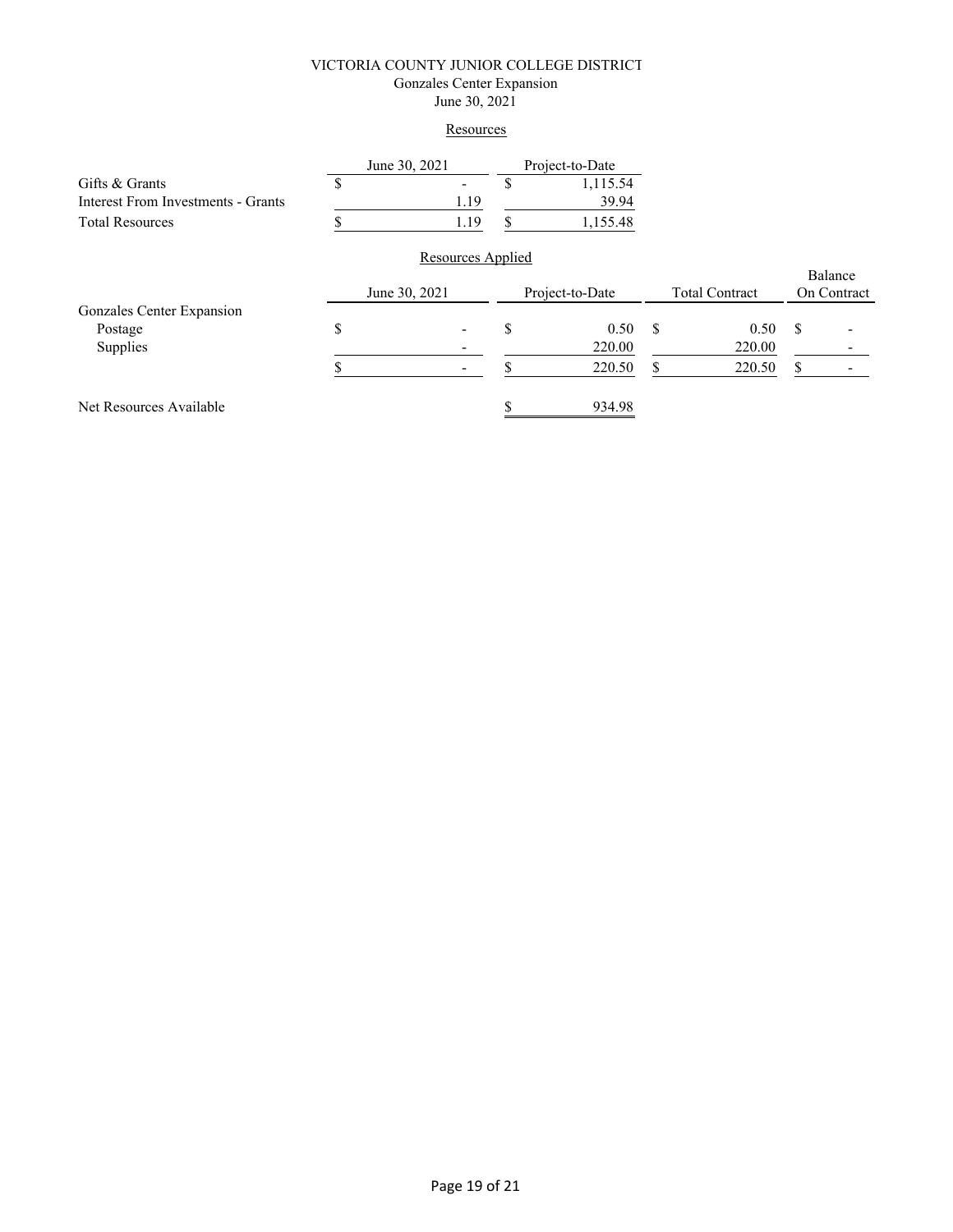#### Projects Fund June 30, 2021

# **Resources**

|                                                                                                      | June 30, 2021   | Project-to-Date    |
|------------------------------------------------------------------------------------------------------|-----------------|--------------------|
| Gifts & Grants                                                                                       | \$              | \$<br>898,092.64   |
| Interest From Investments - Gifts &<br>Grants                                                        | 983.28          | 30,388.27          |
| Gifts & Grants - Designated for<br>Comprehensive Student Center                                      |                 | 6,000,000.00       |
| Interest - Gifts & Grants Designated for<br>Comprehensive Student Center                             | 7,119.48        | 42,376.29          |
| Transfer In - Designated for<br>Comprehensive Student Center                                         |                 | 1,092,987.00       |
| Interest - Designated Funds for<br>Comprehensive Student Center                                      | 1,400.68        | 39,715.96          |
| Transfer In - Designated for Wood<br>Building (Matching Funds)                                       |                 | 950,000.00         |
| Interest - Designated Funds for Wood<br>Building                                                     | 982.87          | 36,528.08          |
| Transfer In - Designated for Facilities<br>Master Plan<br>Interest - Designated Funds for Facilities |                 | 884,000.00         |
| Master Plan                                                                                          | 853.24          | 11,801.13          |
| <b>Total Resources</b>                                                                               | \$<br>11,339.55 | \$<br>9,985,889.37 |

## Resources Applied

|                                                                         |               | <i>reported inputed</i> |                 |                      |                       |                      |                        |  |
|-------------------------------------------------------------------------|---------------|-------------------------|-----------------|----------------------|-----------------------|----------------------|------------------------|--|
|                                                                         | June 30, 2021 |                         | Project-to-Date |                      | <b>Total Contract</b> |                      | Balance<br>On Contract |  |
| Comprehensive Student Center<br>Postage<br>Architect & Engineering Fees | \$            | 0.51                    | \$              | 0.51<br>444, 468. 73 | \$                    | 0.51<br>444, 468. 73 | \$                     |  |
| Comprehensive Student Center                                            | \$            | 0.51                    | \$              | 444,469.24           | \$                    | 444,469.24           | \$                     |  |
| Fine Arts Renovation                                                    | \$            |                         | \$              |                      | \$                    |                      | \$                     |  |
| Museum Expansion                                                        |               |                         |                 |                      |                       |                      |                        |  |
| Architect & Engineering Fees                                            | \$            |                         | \$              | 127.50               | \$                    | 127.50               | \$                     |  |
| Museum Expansion                                                        | \$            |                         | \$              | 127.50               | \$                    | 127.50               | \$                     |  |
| <b>Welder Center Annex</b>                                              |               |                         |                 |                      |                       |                      |                        |  |
| Architect & Engineering Fees                                            | \$            |                         | \$              | 7,250.80             | \$                    | 7,250.80             | \$                     |  |
| <b>Welder Center Annex</b>                                              | \$            |                         | \$              | 7,250.80             | \$                    | 7,250.80             | \$                     |  |
| Wood Building Renovation                                                |               |                         |                 |                      |                       |                      |                        |  |
| Postage                                                                 | \$            |                         | \$              | 48.57                | \$                    | 48.57                | \$                     |  |
| Legal Fees                                                              |               |                         |                 | 9.40                 |                       | 9.40                 |                        |  |
| Supplies                                                                |               |                         |                 | 3,014.52             |                       | 3,014.52             |                        |  |
| Architect & Engineering Fees                                            |               |                         |                 | 118,545.91           |                       | 118,545.91           |                        |  |
| <b>Consulting Services</b>                                              |               |                         |                 | 1,921.08             |                       | 1,921.08             |                        |  |
| Equipment $\leq$ \$5,000 Unit Cost                                      |               | 1,341.00                |                 | 59,501.48            |                       | 59,501.48            |                        |  |
| Wood Building Renovation                                                | \$            | 1,341.00                | \$              | 183,040.96           | \$                    | 183,040.96           | \$                     |  |